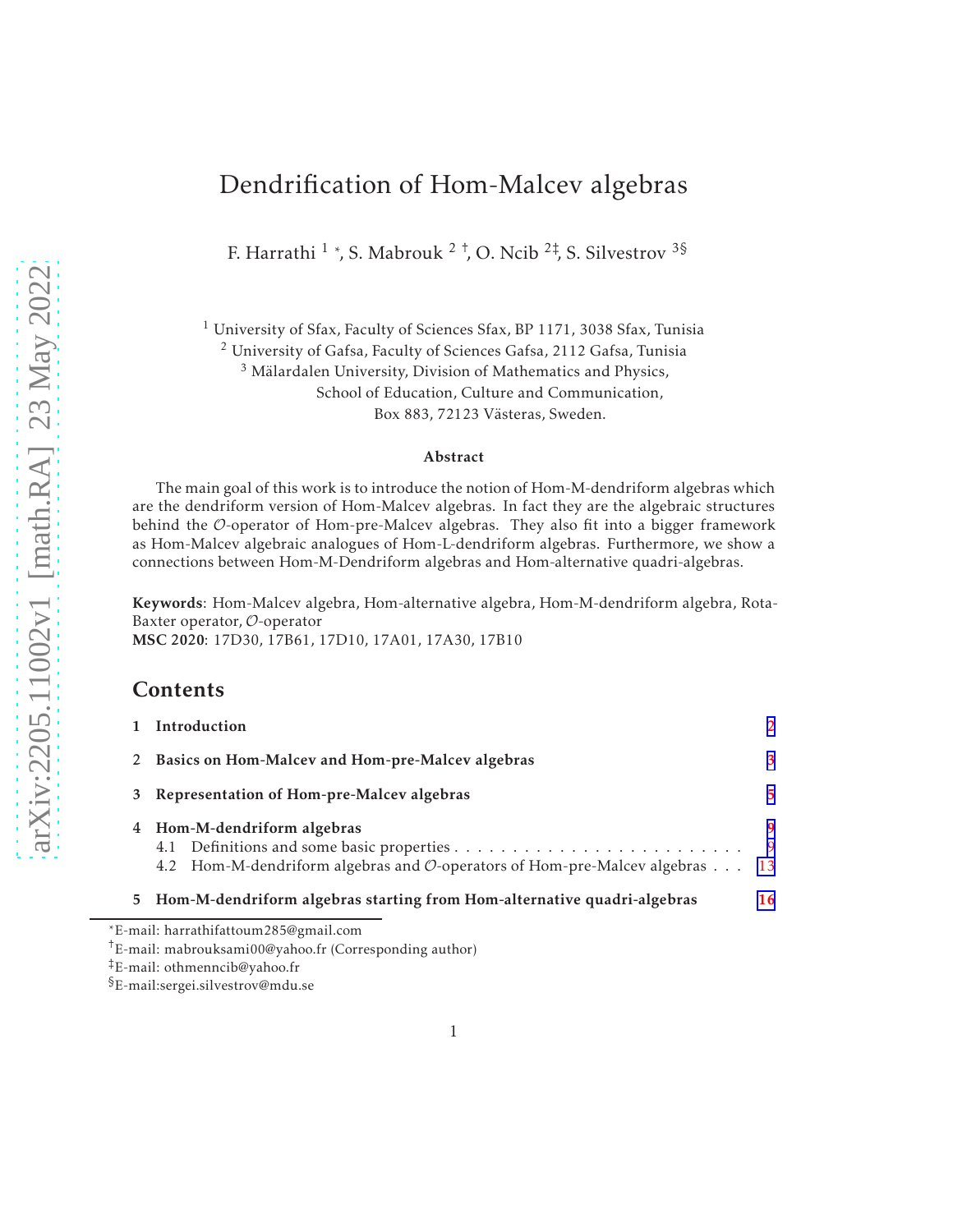### <span id="page-1-0"></span>1 Introduction

Rota-Baxter operators were introduced by G. Baxter [\[7\]](#page-21-0) in 1960 in the study of fluctuation theory in Probability. Such operators  $\mathcal{R}: A \rightarrow A$  are defined on an algebra A by the identity

$$
\mathcal{R}(x)\mathcal{R}(y) = \mathcal{R}(\mathcal{R}(x)y + x\mathcal{R}(y) + \lambda xy),\tag{1.1}
$$

for all  $x, y \in A$ , where  $\lambda$  is a scalar, called the weight of R. These operators were then further investigated, by G.-C. Rota [\[42](#page-23-0)], Atkinson[[5](#page-21-0)], Cartier [\[10\]](#page-21-0) and others. Since the late 1990s, the study of Rota-Baxter operators has made great progress in many areas, both in theory and in applications $[2, 17-22]$  $[2, 17-22]$  $[2, 17-22]$  $[2, 17-22]$  $[2, 17-22]$ . Rota-Baxter algebras allow us to define dendriform dialgebra  $(\lambda = 0,$ see [\[1\]](#page-21-0)) and trialgebra structures ( $\lambda \neq 0$ , see [\[16](#page-21-0)]) in associative algebras.

In this article, we deal with a specific type of algebraic structures, called Hom-algebraic structures. The defining identities of such an algebraic structure are twisted by endomorphisms. These structures first appeared in the form of Hom-Lie algebras and more general quasi Hom-Lie algebras [\[25\]](#page-22-0), in the context of deformation of Witt and Virasoro algebras using general twisted derivations called *σ*-derivations. Hom-algebras have been studied extensively in the works of J. Hartwig, D. Larsson, A. Makhlouf, S. Silvestrov, D. Yau and other authors[[4](#page-21-0), [25](#page-22-0), [36](#page-22-0), [37](#page-22-0), [50](#page-23-0)]. Other types of algebras, such as associative, Leibniz, Poisson, Hopf, Malcev, etc., twisted by homomorphisms have also been studied in the last few years.

Recently, there have been several interesting developments of Hom-Lie algebras in mathematics and mathematical physics, including Hom-Lie bialgebras [\[11](#page-21-0), [13](#page-21-0)], quadratic Hom-Lie algebras [\[8\]](#page-21-0), involutive Hom-semigroups [\[52](#page-23-0)], deformed vector fields and differential calculus[[30\]](#page-22-0), representations [\[44\]](#page-23-0), cohomology and homology theory [\[4](#page-21-0), [50](#page-23-0)], Hom-Yang-Baxter equations [\[12](#page-21-0), [44,](#page-23-0) [48](#page-23-0)], Hom-Lie 2-algebras[[45,](#page-23-0) [46](#page-23-0)], (*m,n*)-Hom-Lie algebras [\[33](#page-22-0)], Hom-leftsymmetric algebras[[36](#page-22-0)] and enveloping algebras[[49\]](#page-23-0).

The notion of dendriform algebras was introduced in 1995 by J.-L. Loday[[31\]](#page-22-0) in his study of algebraic *K*-theory. Dendriform algebras are algebras with two operations, which dichotomize the notion of associative algebras. Later the notion of tridendriform algebra were introduced by Loday and Ronco in their study of polytopes and Koszul duality (see[[32](#page-22-0)]). In order to determine the algebraic structures behind a pair of commuting Rota-Baxter operators (on an associative algebra), Aguiar and Loday introduced the notion of quadri-algebra in [\[3](#page-21-0)].

Another important class of nonassociative algebras is the Malcev algebras which were introduced in 1955 by A.I.Malcev [\[38\]](#page-23-0), generalizing Lie algebras. They play an important role in Physics and the geometry of smooth loops. Just as the tangent algebra of a Lie group is a Lie algebra, the tangent algebra of a locally analytic Moufang loop is a Malcev algebra [\[26](#page-22-0), [28,](#page-22-0) [29,](#page-22-0) [38](#page-23-0), [40](#page-23-0), [43\]](#page-23-0),see also [[24](#page-22-0), [39](#page-23-0), [41](#page-23-0)] for discussions about connections with physics.

The Hom-type generalization of Malcev algebras, called Hom-Malcev algebras, is defined in[[51](#page-23-0)], where connections between Hom-alternative algebras and Hom-Malcev algebras are given.

Definition 1.1 ([[51](#page-23-0)]). *A Hom-Malcev algebra is a vector space A together with a skew-symmetric linear map* [−*,*−] : ⊗ <sup>2</sup>*A* → *A and a l inear map α* : *A* → *A such that, for all x,y,z* ∈ *A,*

$$
J_{\alpha}(\alpha(x), \alpha(y), [x, z]) = [J_{\alpha}(x, y, z), \alpha^{2}(x)], \qquad (1.2)
$$

where  $J_{\alpha}(x, y, z) = [[x, y], \alpha(z)] + [[y, z], \alpha(x)] + [[z, x], \alpha(y)]$  is the Hom-Jacobian of x, y, z ( $\alpha$ -Jacobian). *The Hom-Malcev identity* (1.2) *is equivalent to*

$$
[\alpha([x,z], \alpha([y,t])] = [[[x,y], \alpha(z)], \alpha^2(t)] + [[[y,z], \alpha(t)], \alpha^2(x)] + [[[z,t], \alpha(x)], \alpha^2(y)] + [[[t,x], \alpha(y)], \alpha^2(z)].
$$
\n(1.3)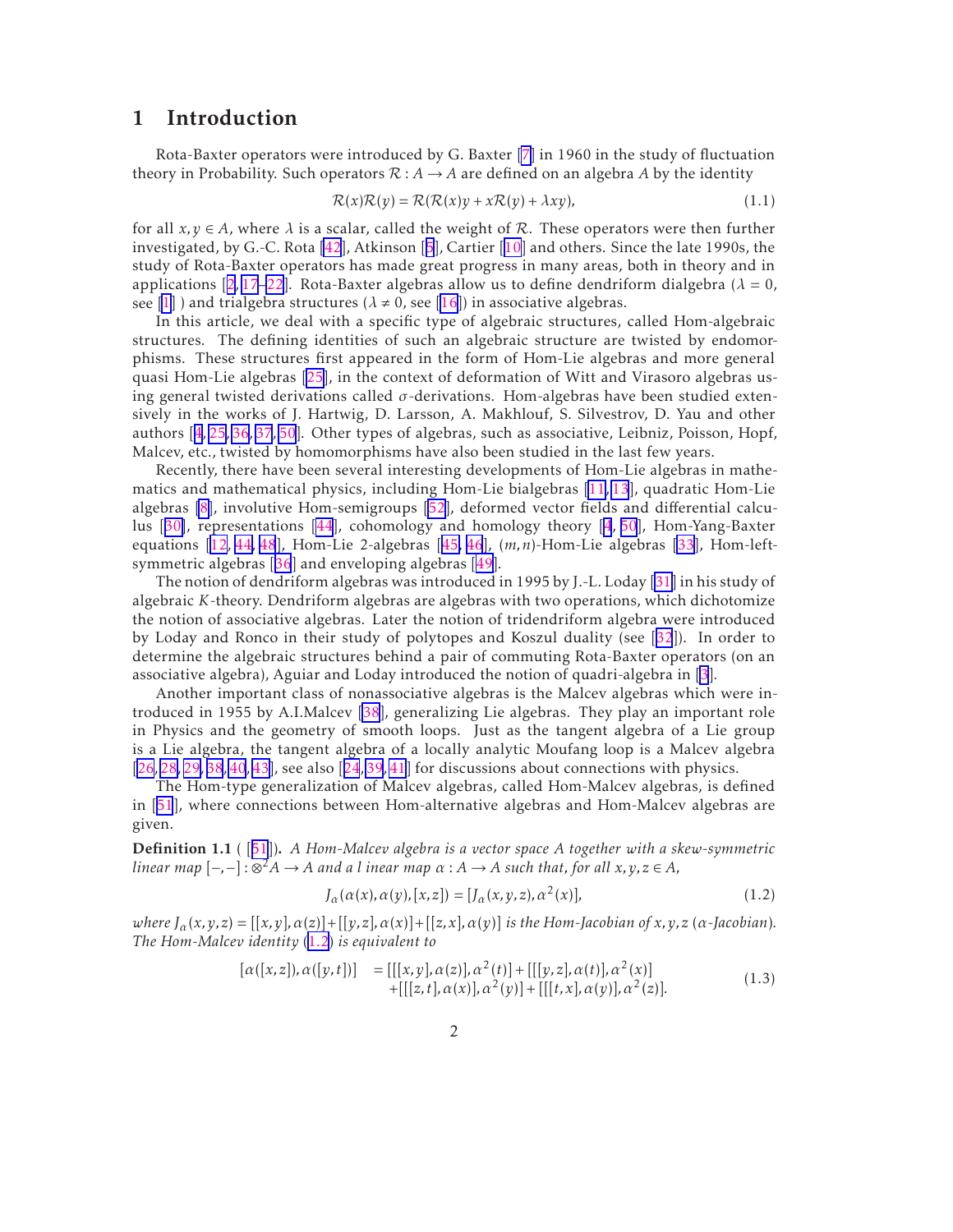<span id="page-2-0"></span>In [\[34](#page-22-0)], in order to find a dendriform algebra whose anti-commutator is a pre-Malcev algebra, M-dendriform algebras were introduced, an O-operator (specially a Rota-Baxter operator of weight zero) on a pre-Malcev algebra or two commuting Rota-Baxter operators on a Malcev algebra were shown to give a M-dendriform algebra, and also the relationships between M-dendriform algebras and Loday algebras especially quadri-algebras was established.

Our main objective is to introduce the notion of Hom-M-dendriform algebras which are the twisted analog of M-dendriform algebras, where the M-dendriform algebra identity is twisted by a self linear map, called the structure map and study, through Rota-Baxter operators and O-operators, the relationship between Hom-pre-Malcev algebras and Hom-M-dendriform algebras.

Hom-M-dendriform algebra gives rise to a Hom-pre-Malcev algebra and a Hom-Malcev algebra, in the same way as Hom-L-dendriform algebra, gives rise to Hom-pre-Lie algebra and Hom-Lie algebra (see[[14](#page-21-0), [15](#page-21-0), [35\]](#page-22-0) for more details).

We study in the second section the representation of Hom-Malcev algebras and recall the definitions and some properties of Hom-pre-Malcev algebras. The notion of a representation of a Hom-pre-Malcev algebra was introduced in[[23\]](#page-22-0). However, one need to add some complicated conditions to obtain the dual representation, which is not convenient in applications. In this paper, we give the natural formula of a dual representation, which is nontrivial. This is the content of Section 3. In Section 4, we introduce the notion of Hom-M-dendriform algebra and then study some of their fundamental properties in terms of the O-operators of Hom-pre-Malcev algebras. Then we define a Hessian structure on a regular Hom-pre-Malcev algebra  $(A, \cdot, \alpha)$  to be a nondegenerate 2-cocycle  $B \in Sym^2 A^*$ , and show that there is a relation between Hom-M-dendriform algebras and Hessian structures on (*A,*·*,α*). Their relationship with Hom-Malcev algebras and Hom-alternative quadri-algebras are also described in Section 5.

#### 2 Basics on Hom-Malcev and Hom-pre-Malcev algebras

In this section, we recall representations and dual representations of Hom-Malcev algebras and the definition of Hom-pre-Malcev algebras which are useful throughout this paper.

In this paper, all vector spaces are over a field K of characteristic 0.

A Hom-Malcev algebra  $(A, [-,-], \alpha)$  is said to be a regular Hom-Malcev algebra if  $\alpha$  is invertible. We denote by  $End(A)$  the space of all linear map  $f : A \rightarrow A$ .

The notion of representation of Hom-Malcev algebra was introduced in[[23,](#page-22-0) [28](#page-22-0)].

Definition 2.1. *Let* (*A,*[−*,*−]*,α*) *be a Hom-Malcev algebra. A representation of* (*A,*[−*,*−]*,α*) *on a vector space V* with respect to  $\beta \in End(V)$  *is a linear map*  $\rho : A \longrightarrow End(V)$  *satisfying, for any x,y,z* ∈ *A,*

$$
\rho(\alpha(x))\beta = \beta \rho(x), \qquad (2.1)
$$

$$
\rho([[x,y],\alpha(z)])\beta^2 = \rho(\alpha^2(x))\rho(\alpha(y))\rho(z) - \rho(\alpha^2(z))\rho(\alpha(x))\rho(y) \n+ \rho(\alpha^2(y))\rho([z,x])\beta - \rho(\alpha([y,z]))\rho(\alpha(x))\beta.
$$
\n(2.2)

*We denote a representation by*  $(V, \rho, \beta)$ *.* 

**Exemple 2.1.** Let  $(A, [-, -], \alpha)$  be a Hom-Malcev algebra. For any integer *s*, the  $\alpha^s$ -adjoint represen*tation of*  $(A, [-, -], \alpha)$  *on*  $A$ *, which we denote by ad<sup>s</sup>, is defined for all*  $x, y \in A$  *<i>by* 

$$
ad_x^s(y) = [\alpha^s(x), y].
$$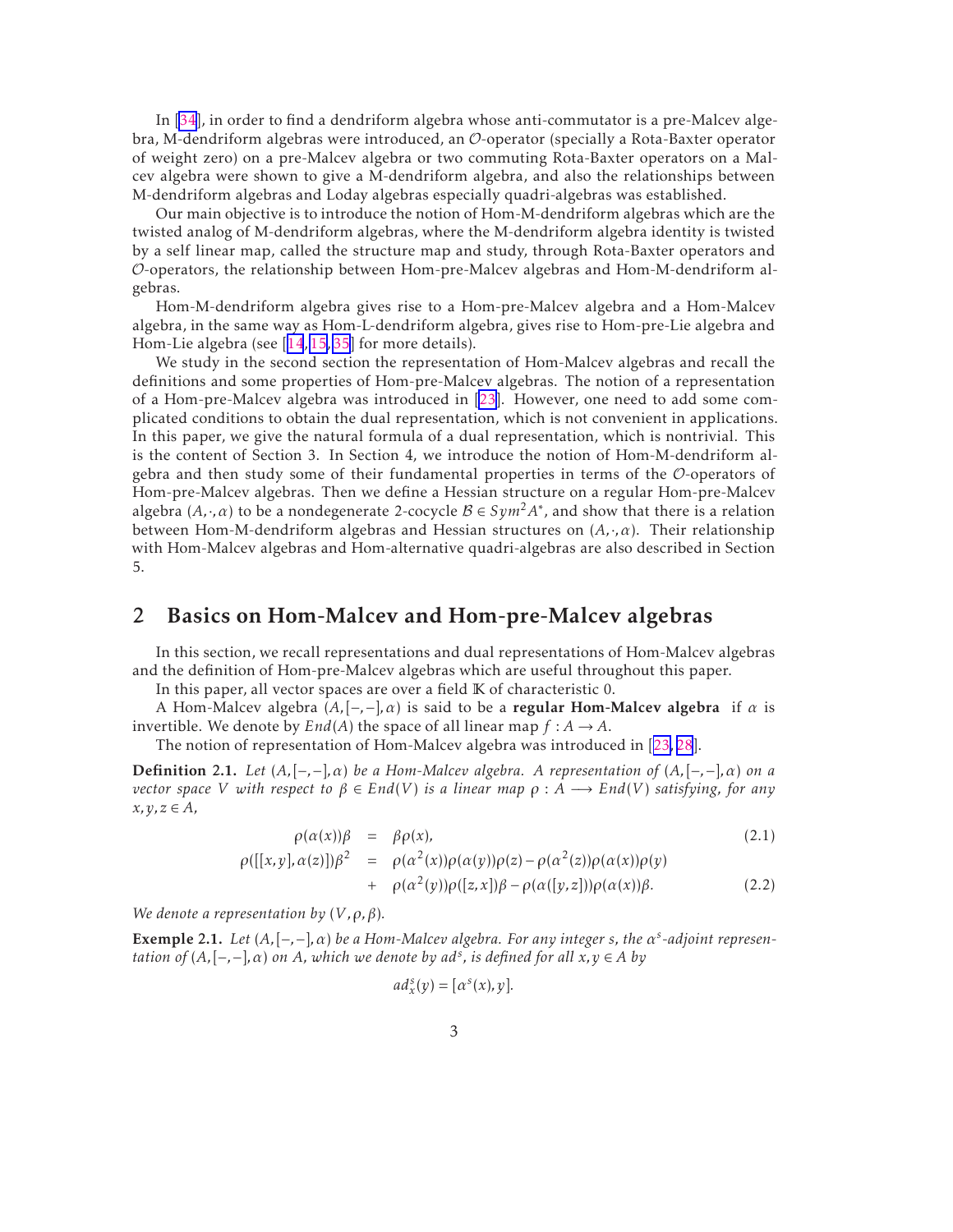<span id="page-3-0"></span>*In particular, we write simply ad for ad*<sup>0</sup> *.*

Exemple 2.2. *Let* (*V ,ρ,β*) *be a representation of a regular Hom-Malcev algebra* (*A,*[−*,*−]*,α*) *and let V*<sup>∗</sup> *be the dual vector space of V with β is invertible. Let us define*  $ρ$ <sup>\*</sup> : *A* → *End*(*V*<sup>\*</sup>) *by* 

$$
\rho^{\star}(x)(\xi) = \rho^{\star}(\alpha(x))((\beta^{-2})^{\star}(\xi)) = -\langle \xi, \rho(\alpha^{-1}(x))(\beta^{-2}(a)) \rangle, \quad \forall x \in A, \xi \in V^*,
$$
 (2.3)

*where* h−*,*−i *denote the canonical pairing between the dual space V* ∗ *and the vector space V. Then*  $\rho^* : A \longrightarrow End(V^*)$  is a representation of  $(A, [-, -], \alpha)$  on  $V^*$  with respect to  $(\beta^{-1})^*$ , which is called *the dual representation of*  $(V, \rho, \beta)$ *.* 

**Proposition 2.1.** *Let*  $(A, [-,-], \alpha)$  *be a Hom-Malcev algebra,*  $(V, \beta)$  *a vector space and*  $ρ : A →$ *End*(*V*) *a linear map. Then* (*V,* $\rho$ *,* $\beta$ ) *is a representation of A if and only if* ( $A \oplus V$ *,*[-*,*-] $\partial$ *,* $\alpha + \beta$ ) *is a Hom-Malcev algebra, where*  $[-,-]_0$  *and*  $\alpha + \beta$  *are defined for all*  $x, y \in A$ *, a,b*  $\in$  *V by* 

$$
[x+a, y+b]_{\rho} = [x, y] + \rho(x)a - \rho(y)b,
$$
  
\n
$$
(\alpha + \beta)(x + a) = \alpha(x) + \beta(a).
$$

*This Hom-Malcev algebra is called the semi-direct product of* (*A,*[−*,*−]*,α*) *and* (*V ,β*)*, and denoted by*  $A \ltimes_{\rho}^{\alpha, \beta} V$  or simply  $A \ltimes V$ .

The notion of  $O$ -operator is useful tool for the construction of the solutions of the classical Yang-Baxter equation. Let  $(A, [-,-], \alpha)$  be a Hom-Malcev algebra and  $(V, \rho, \beta)$  a representation. A linear map  $T: V \to A$  is called an  $\mathcal{O}$ -operator associated to  $(V, \rho, \beta)$  if for all  $a, b \in V$ ,

$$
\alpha \circ T = T \circ \beta, \qquad [T(a), T(b)] = T(\rho(T(a))b - \rho(T(b))a). \tag{2.4}
$$

Exemple 2.3. *A Rota-Baxter operator of weight* 0 *on a Hom-Malcev algebra A is just an* O*-operator associated to the adjoint representation*  $(A, ad, \alpha)$ *, that is,*  $\mathcal{R}$  *satisfies for all*  $x, y \in A$ *,* 

$$
\mathcal{R} \circ \alpha = \alpha \circ \mathcal{R}, \qquad [\mathcal{R}(x), \mathcal{R}(y)] = \mathcal{R}([\mathcal{R}(x), y] + [x, \mathcal{R}(y)]).
$$

Now we recall the definition of Hom-pre-Malcev algebra and exhibit construction results interms of  $\mathcal{O}$ -operators on Hom-Malcev algebras (for more details see [[23](#page-22-0)])

**Definition** 2.2. Let A be a vector space with a bilinear product " $\cdot$  " $A \times A \rightarrow A$  and  $\alpha : A \rightarrow A$  is a *linear map. The triple*  $(A, \cdot, \alpha)$  *is called a Hom-pre-Malcev algebra if for all*  $x, y, z, t \in A$ *,* 

$$
\alpha([y,z]) \cdot \alpha(x \cdot t) + [[x,y], \alpha(z)] \cdot \alpha^2(t) \n+ \alpha^2(y) \cdot ([x,z] \cdot \alpha(t)) - \alpha^2(x) \cdot (\alpha(y) \cdot (z \cdot t)) + \alpha^2(z) \cdot (\alpha(x) \cdot (y \cdot t)) = 0,
$$
\n(2.5)

*where*  $[x, y] = x \cdot y - y \cdot x$ .

The identity (2.5) is equivalent to  $HPM(x, y, z, t) = 0$ , where for all  $x, y, z, t \in A$ ,

$$
0 = \alpha(y \cdot z) \cdot \alpha(x \cdot t) - \alpha(z \cdot y) \cdot \alpha(x \cdot t) + ((x \cdot y) \cdot \alpha(z)) \cdot \alpha^{2}(t) - ((y \cdot x) \cdot \alpha(z)) \cdot \alpha^{2}(t) - (\alpha(z) \cdot (x \cdot y)) \cdot \alpha^{2}(t) + (\alpha(z) \cdot (y \cdot x)) \cdot \alpha^{2}(t) + \alpha^{2}(y) \cdot ((x \cdot z) \cdot \alpha(t)) - \alpha^{2}(y) \cdot ((z \cdot x) \cdot \alpha(t)) - \alpha^{2}(x) \cdot (\alpha(y) \cdot (z \cdot t)) + \alpha^{2}(z) \cdot (\alpha(x) \cdot (y \cdot t)).
$$
\n(2.6)

A Hom-pre-Malcev algebra is said to be a regular Hom-pre-Malcev algebra if *α* is invertible.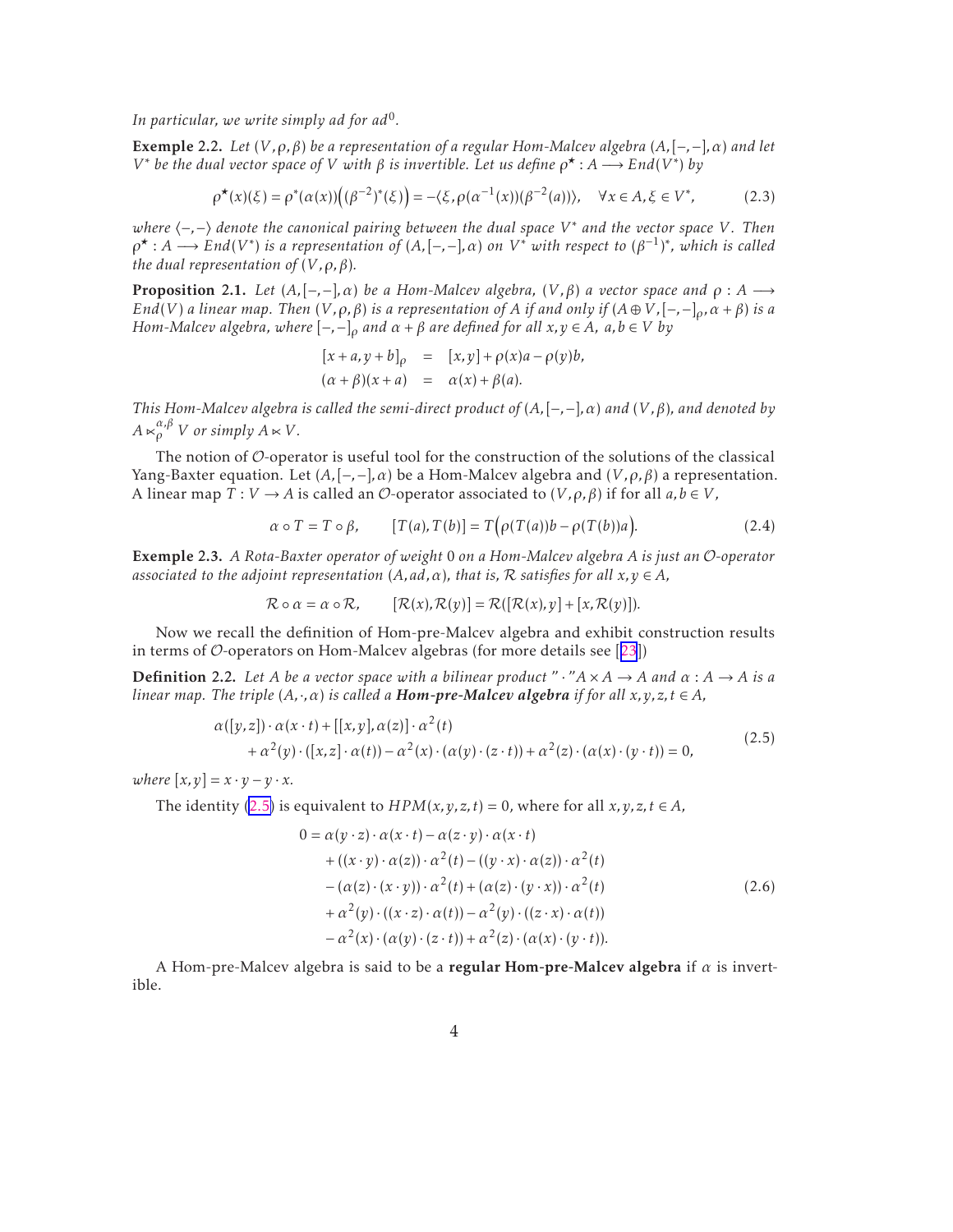<span id="page-4-0"></span>**Definition 2.3.** *Let*  $(A, \cdot, \alpha)$  *and*  $(A', \cdot', \alpha')$  *be two Hom-pre-Malcev algebras. A linear map*  $f : A \rightarrow$ *A*<sup> $\prime$ </sup> *is called a morphism of Hom-pre-Malcev algebras if, for all*  $x, y \in A$ *,* 

$$
f(x) \cdot f(y) = f(x \cdot y), \qquad f \circ \alpha = \alpha' \circ f.
$$

**Proposition 2.2.** *Let*  $(A, \cdot, \alpha)$  *be a Hom-pre-Malcev algebra. Then the commutator*  $[x, y] = x \cdot y - y \cdot x$ *defines a Hom-Malcev algebra on A. It is called the sub-adjacent Hom-Malcev algebra of* (*A,*·*,α*) *and* (*A,*·*,α*) *is called the compatible Hom-pre-Malcev algebra of* (*A,*[−*,*−] *<sup>C</sup>,α*)*. The sub-adjacent Hom-Malcev algebra* (*A,*·*,α*) *will be denoted by A C.*

**Proposition 2.3.** Let  $(A, [-,-], \alpha)$  be a Hom-Malcev algebra and  $T: V \to A$  be an O-operator of A *associated to a representation* (*V ,ρ,β*)*. Then* (*V ,*·*,β*) *is a Hom-pre-Malcev algebra with the product* "  $\cdot$  " *defined for all a, b*  $\in$  *V by* 

$$
a \cdot b = \rho(T(a))b. \tag{2.7}
$$

An obvious consequence of Proposition 2.3 is the construction of a Hom-pre-Malcev algebra in terms of a Rota-Baxter operator of weight zero of a Hom-Malcev algebra.

Corollary 2.1. *Let*  $\mathcal{R}: A \longrightarrow A$  *is a Rota-Baxter operator on a Hom-Malcev algebra*  $(A, [-,-], \alpha)$ *. Then*  $(A, \cdot, \alpha)$  *is a Hom-pre-Malcev algebra, where for all*  $x, y \in A$ ,

$$
x \cdot y = [\mathcal{R}(x), y].
$$

### 3 Representation of Hom-pre-Malcev algebras

Now, we introduce the definition of representation of Hom-pre-Malcev algebra and give some related results. we construct the dual representation of a representation of a Hom-pre-Malcev algebra. Also, we give the notion of  $O$ -operators of a Hom-pre-Malcev algebra which is a generalisation of Rota-Baxter operators.

Definition 3.1. *A representation of Hom-pre-Malcev algebra* (*A,*·*,α*) *on a vector space V consists of a triple*  $(\ell, r, \beta)$ *, where*  $\ell : A \to End(V)$  *is a representation of the sub-adjacent Hom-Malcev algebra*  $A^C$  *on V with respect to*  $\beta$  *∈ End*(*V*) and  $r$  :  $A \to End(V)$  is a linear map such that for all  $x,y,z$  ∈  $A$ ,

$$
\beta r(x) = r(\alpha(x))\beta,\tag{3.1}
$$

$$
r(\alpha^{2}(x))\rho(\alpha(y))\rho(z) - r(\alpha(z)\cdot(y\cdot x))\beta^{2} + \ell(\alpha^{2}(y))r(z\cdot x)\beta
$$
\n(3.2)

+ 
$$
\ell(\alpha([y, z]))r(\alpha(x))\beta - \ell(\alpha^2(z))r(\alpha(x))\rho(y) = 0,
$$
  
\n $\ell(\alpha^2(y))\ell(\alpha(z))r(x) - r(\alpha^2(x))\rho(\alpha(y))\rho(z) - \ell(\alpha^2(z))r(y \cdot x)\beta$ 

$$
-r(\alpha(z \cdot x))\rho(\alpha(y))\beta + r([z, y] \cdot \alpha(x))\beta^2 = 0,
$$
\n(3.3)

$$
r(\alpha(y)\cdot(z\cdot x))\beta^2 + r(\alpha^2(x))\rho([y,z])\beta - \ell(\alpha^2(y))\ell(\alpha(z))r(x)
$$
  
+ 
$$
r(\alpha(y\cdot x))\rho(\alpha(z))\beta + \ell(\alpha^2(z))r(\alpha(x))\rho(y) = 0,
$$
 (3.4)

*where*  $\rho(x) = \ell(x) - r(x)$  *and*  $[x, y] = x \cdot y - y \cdot x$ *.* 

We denote a representation of a Hom-pre-Malcev algebra (*A,*·*,α*) by (*V ,ℓ, r,β*). Now, define a linear operation  $\cdot_{\ltimes} : \otimes^2 (A \oplus V) \longrightarrow (A \oplus V)$  by

$$
(x+a)\cdot_{\ltimes}(y+b)=x\cdot y+\ell(x)(b)+r(y)(a),\ \forall x,y\in A, a,b\in V,
$$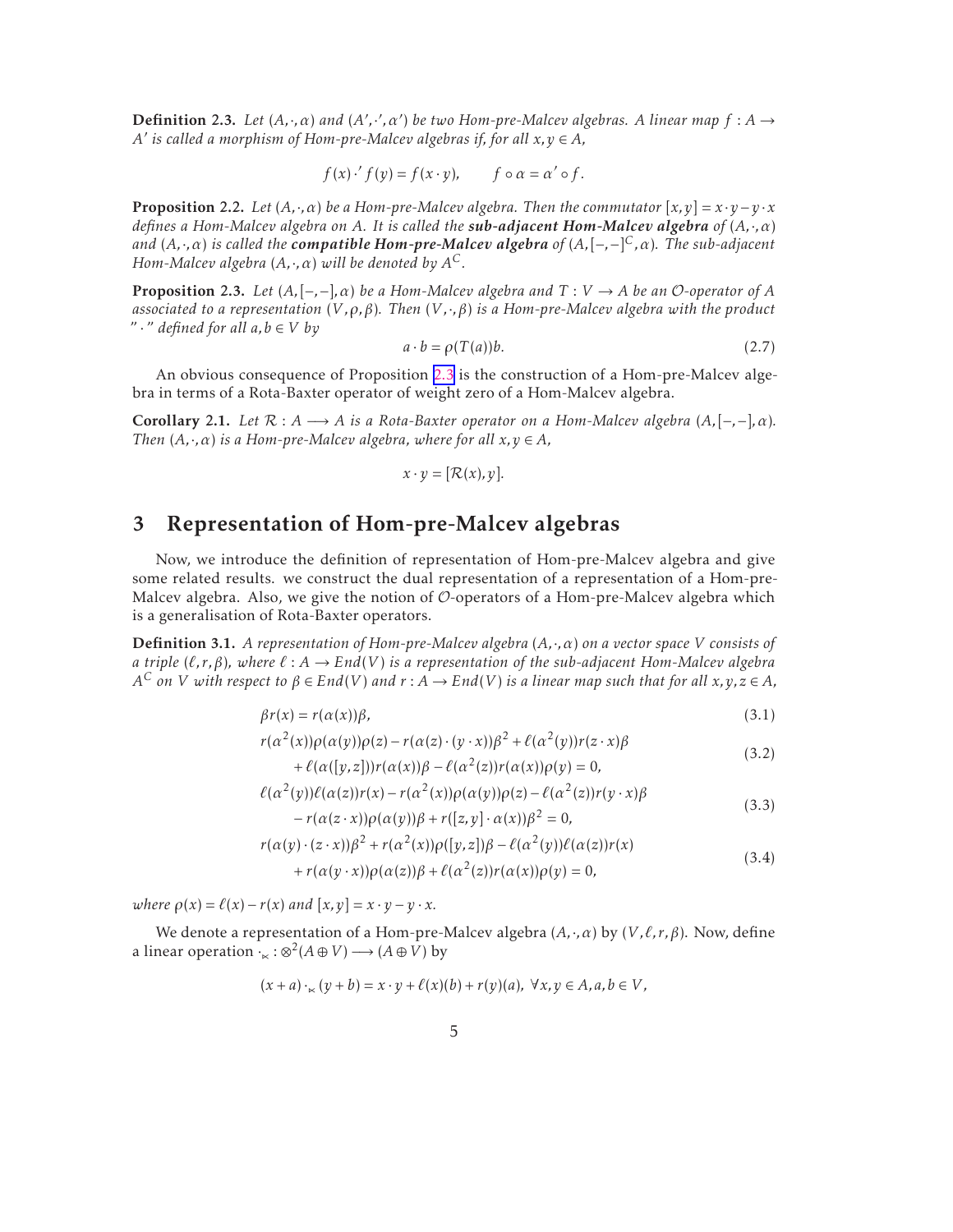<span id="page-5-0"></span>and a linear map  $\alpha + \beta : A \oplus V \longrightarrow A \oplus V$  by

$$
(\alpha + \beta)(x + a) = \alpha(x) + \beta(a), \ \forall x \in A, a \in V.
$$

**Proposition 3.1** ( [\[23](#page-22-0)]). *The triple*  $(A \oplus V, \cdot_{\kappa}, \alpha + \beta)$  *is a Hom-pre-Malcev algebra.* 

The Hom-pre-Malcev algebra  $(A \oplus V, \cdot_{\ltimes}, \alpha + \beta)$  is denoted by  $A \ltimes_{(\ell)}^{\alpha, \beta}$  $\int_{(\ell, r)}^{\alpha, \beta} V$ , or simply  $A \ltimes V$ , and called the semi-direct product of the Hom-pre-Malcev algebra  $(A, \cdot, \alpha)$  and the representation (*V ,ℓ, r,β*).

**Exemple 3.1.** Let  $(A, \cdot, \alpha)$  be a Hom-pre-Malcev algebra. Define the left multiplication  $L : A \rightarrow$ *End*(*A*) *by*  $L_x(y) = x \cdot y$  *for all*  $x, y \in A$ *. Then*  $(A, L, \alpha)$  *is a representation of the Hom-Malcev algebra*  $A^c$ *.* Moreover, we define the right multiplication  $R : A \to End(A)$  by  $R_x(y) = y \cdot x$ *. It is obvious that* (*A,L,R,α*) *is a representation of a Hom-pre-Malcev algebra on itself, which is called the regular representation.*

Proposition 3.2. *Let* (*A,*·*,α*) *be a multiplicative Hom-pre-Malcev algebra. For any integer s, define*  $L^s$ ,  $R^s$  :  $A \to End(A)$  *for all*  $x, y \in A$  *by* 

$$
L_x^s(y) = \alpha^s(x) \cdot y, \quad R_x^s(y) = y \cdot \alpha^s(x).
$$

*Then*  $(A, L^s, R^s, \alpha)$  *is a representation of a Hom-pre-Malcev algebra*  $(A, \cdot, \alpha)$ *. Note that*  $L^0 = L$  *and*  $R^0 = R$ *, where* (*L,R*) *is the regular representation with respect α define in Exemple* 3.1.

*Proof.* For all  $x, y, z, t \in A$ , we have

$$
L_{\alpha(x)}^s \alpha(y) = \alpha^{s+1}(x) \cdot \alpha(y) = \alpha(\alpha^s(x) \cdot y) = \alpha(L_x^s y),
$$

which implies that  $L^s_{\alpha(x)} \circ \alpha = \alpha \circ L^s_x$ . Similarly, we have  $R^s_{\alpha(x)} \circ \alpha = \alpha \circ R^s_x$ .

By the definition of a Hom-pre-Malcev algebra,

$$
L_{\alpha[y,z]}^{s} L_{\alpha(x)}^s \alpha(t) + L_{[[x,y],\alpha(z)]}^{s} \alpha^{2}(t) = \alpha^{s+1} ([y,z]) \cdot (\alpha^{s+1}(x) \cdot \alpha(t)) + \alpha^{s}([[x,y],\alpha(z)]) \cdot \alpha^{2}(t)
$$
  
\n
$$
= \alpha^{s+2}(y) \cdot (\alpha^{s}([z,x]) \cdot \alpha(t)) + \alpha^{s+2}(x) \cdot (\alpha^{s+1}(y) \cdot (\alpha^{s}(z) \cdot t))
$$
  
\n
$$
- \alpha^{s+2}(z) \cdot (\alpha^{s+1}(x) \cdot (\alpha^{s}(y) \cdot t))
$$
  
\n
$$
= L_{\alpha^{2}(y)}^{s} L_{[z,x]}^{s} \alpha(t) + L_{\alpha^{2}(x)}^{s} L_{\alpha(y)}^{s} L_{z}^{s}(t) - L_{\alpha^{2}(z)}^{s} L_{\alpha(x)}^{s} L_{x}^{s}(t) = 0.
$$

Then (*A,L<sup>s</sup> ,α*) is a representation of the sub-adjacent Hom-Malcev algebra *A <sup>C</sup>*. Furthermore,

$$
R_{\alpha^{2}(x)}^{s}ad_{\alpha(y)}^{s}ad_{z}^{s}(t) + L_{\alpha([y,z])}^{s}R_{\alpha(x)}^{s} \alpha(t) = [\alpha^{s+1}(y), [\alpha^{s}(z), t]] \cdot \alpha^{s+2}(x) + \alpha^{s+1}([y,z]) \cdot (\alpha(t) \cdot \alpha^{s}(x))
$$
  
\n
$$
= \alpha^{s+2}(z) \cdot ([\alpha^{s}(y), t] \cdot \alpha^{s+1}(x)) + \alpha^{2}(t) \cdot (\alpha^{s+1}(z) \cdot \alpha^{s}(y \cdot x))
$$
  
\n
$$
- \alpha^{s+2}(y) \cdot (\alpha(t) \cdot \alpha^{s}(z \cdot x))
$$
  
\n
$$
= L_{\alpha^{2}(z)}^{s}R_{\alpha(x)}^{s}ad_{y}^{s}(t) + R_{\alpha(z)(y \cdot x)}^{s} \alpha^{2}(t) + L_{\alpha^{2}(y)}^{s}R_{z \cdot x}^{s} \alpha(t).
$$

This implies that Eq.([3.2](#page-4-0)) holds. Similarly Eqs.([3.3\)](#page-4-0) and [\(3.4\)](#page-4-0) hold, too.

 $\Box$ 

Proposition 3.3. *Let* (*V ,ℓ, r,β*) *be a representation of a Hom-pre-Malcev algebra* (*A,*·*,α*)*. Then*  $(V, \ell - r, \beta)$  *is a representation of*  $(A, [-,-], \alpha)$ *.*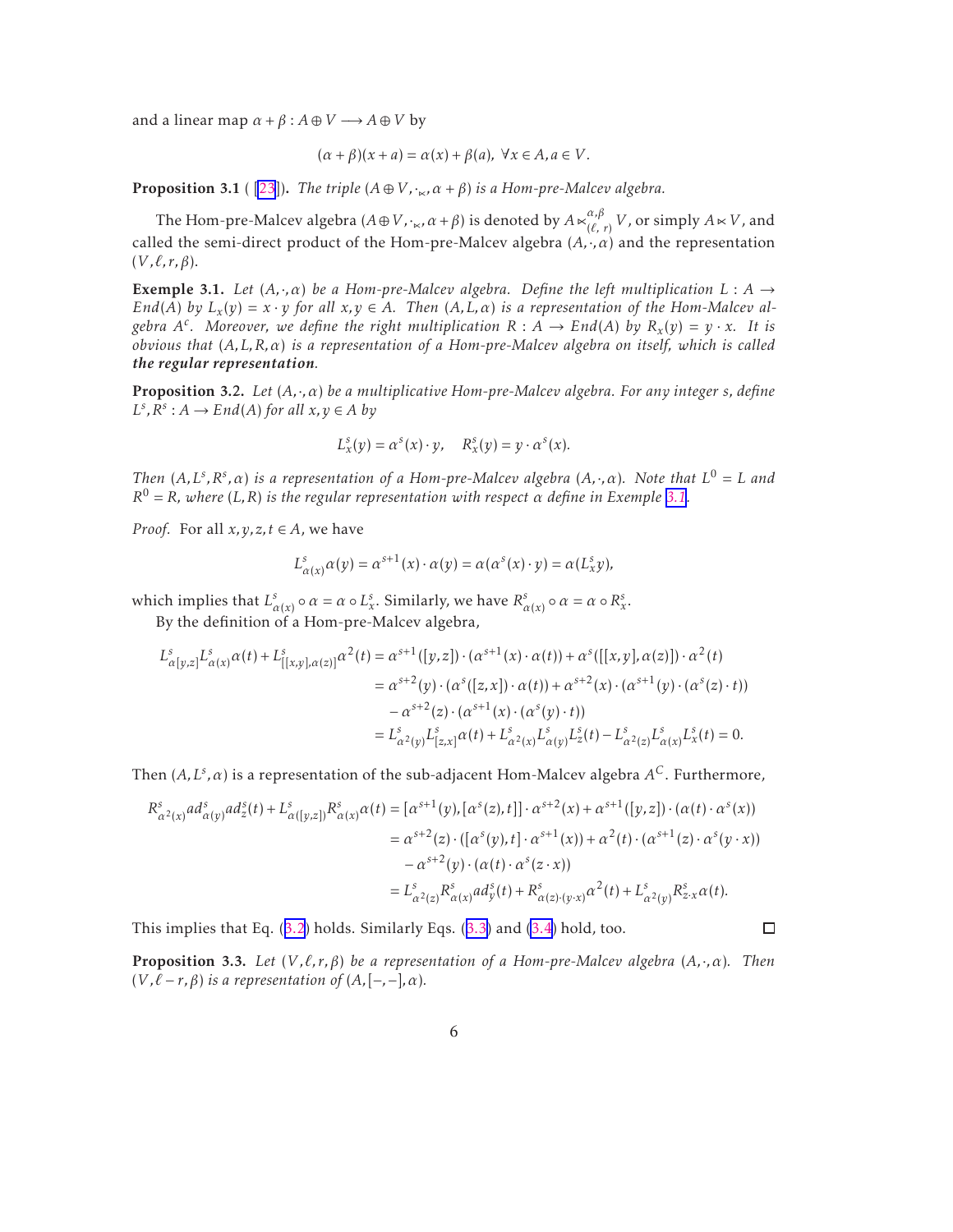<span id="page-6-0"></span>Let  $(V, \ell, r, \beta)$  be a representation of a Hom-pre-Malcev algebra  $(A, \cdot, \alpha)$ . In the sequel, we always assume that  $\beta$  is invertible. For all  $x \in A$ ,  $a \in V$ ,  $\xi \in V^*$  define  $\ell^*, r^* : A \longrightarrow End(V^*)$  as usual by

$$
\langle \ell^*(x)(\xi), a \rangle = -\langle \xi, \ell(x)(a) \rangle, \quad \langle r^*(x)(\xi), a \rangle = -\langle \xi, r(x)(a) \rangle.
$$

Then define  $\ell^{\star}, r^{\star} : A \longrightarrow End(V^*)$  by

$$
\ell^{\star}(x)(\xi) = \ell^*(\alpha(x))\big((\beta^{-2})^*(\xi)\big),\tag{3.5}
$$

$$
r^{\star}(x)(\xi) = r^*(\alpha(x))((\beta^{-2})^*(\xi)).
$$
\n(3.6)

Theorem 3.1. *Let* (*V ,ℓ, r,β*) *be a representation of a Hom-pre-Malcev algebra* (*A,*·*,α*)*. The quadru*ple  $(V^*,\ell^{\star}-r^{\star},-r^{\star},(\beta^{-1})^*)$  is a representation of  $(A,\cdot,\alpha)$ . It is called the **dual representation** of (*V ,ℓ, r,β*)*.*

*Proof.* Since (*V ,ℓ, r,β*) is a representation of a Hom-pre-Malcev algebra (*A,*·*,α*) and by Proposition [3.3](#page-5-0), we deduce that (*V ,ℓ* − *r,β*) is a representation of the sub-adjacent *A <sup>C</sup>*. Moreover, by Lemma [2.2](#page-3-0),  $(V, (\ell - r)^{\star} = \ell^{\star} - r^{\star}, (\beta^{-1})^{\star})$  is a representation of the Hom-Malcev algebra  $A^C$ . By [\(3.1\)](#page-4-0) and (3.6), for all  $x \in A$ ,  $\xi \in V^*$ ,

$$
-r^{\star}(\alpha(x))((\beta^{-1})^*(\xi)) = -r^*(\alpha^2(x))(\beta^{-3})^*(\xi) = (\beta^{-1})^*(-r^*(\alpha(x))(\beta^{-2})^*(\xi)) = (\beta^{-1})^*(-r^{\star}(x)(\xi)),
$$

which yields  $-r^{\star}(\alpha(x)) \circ (\beta^{-1})^* = (\beta^{-1})^* \circ (-r^{\star}(x))$ . We check only that  $(V^*, \ell^{\star} - r^{\star}, -r^{\star}, (\beta^{-1})^*)$ verifies([3.2](#page-4-0)). Let *x*, *y*, *z* ∈ *A*, *ξ* ∈ *V*<sup>\*</sup>, *a* ∈ *V* and according to [\(2.1\)](#page-2-0), ([3.1\)](#page-4-0), (3.2) and (3.6), we have

$$
\left\langle r^{*}(\alpha(z)\cdot(y\cdot x))((\beta^{-2})^{*}(\xi)),a\right\rangle = \left\langle r^{*}(\alpha^{2}(z)\cdot(\alpha(y)\cdot\alpha(x)))((\beta^{-4})^{*}(\xi)),a\right\rangle
$$
  
\n
$$
= -\left\langle ((\beta^{-4})^{*}(\xi)),r(\alpha^{2}(z)\cdot(\alpha(y)\cdot\alpha(x)))(a)\right\rangle
$$
  
\n
$$
= -\left\langle ((\beta^{-4})^{*}(\xi)),r(\alpha^{3}(x))(\rho(\alpha^{2}(y))(\rho(\alpha(z))(\beta^{-2}(a)))) + \ell(\alpha^{3}(y)) (r(\alpha(z)\cdot\alpha(x))(\beta^{-1}(a)))
$$
  
\n
$$
+ \ell(\alpha^{2}([y,z])) (r(\alpha^{2}(x))(\beta^{-1}(a))) - \ell(\alpha^{3}(z)) (r(\alpha^{2}(x))(\rho(\alpha(y))(\beta^{-2}(a))))\right\rangle
$$
  
\n
$$
= -\left\langle ((\beta^{-6})^{*}(\xi)),r(\alpha^{5}(x))(\rho(\alpha^{4}(y))(\rho(\alpha^{3}(z)))) + \ell(\alpha^{5}(y)) (r(\alpha^{3}(z)\cdot\alpha^{3}(x))(\beta(a)))
$$
  
\n
$$
+ \ell(\alpha^{4}([y,z])) (r(\alpha^{4}(x))(\beta(a))) - \ell(\alpha^{5}(z)) (r(\alpha^{4}(x))(\rho(\alpha^{3}(y))))\right\rangle
$$
  
\n
$$
= -\left\langle -\rho^{*}(\alpha^{3}(z))(\rho^{*}(\alpha^{4}(y)) (r^{*}(\alpha^{5}(x))((\beta^{-6})^{*}(\xi)))) + r^{*}(\alpha^{2}(z)\cdot\alpha^{2}(x)) (r^{*}(\alpha^{4}(y))((\beta^{-5})^{*}(\xi)))
$$
  
\n
$$
+ r^{*}(\alpha^{3}(x)) (r^{*}(\alpha^{3}([y,z]))((\beta^{-5})^{*}(\xi))) + \rho^{*}(\alpha^{3}(y)) (r^{*}(\alpha^{4}(x))((r^{*}(\alpha^{5}(z))((\beta^{-6})^{*}(\xi))))),a\right\rangle
$$
  
\n
$$
= -\left\langle -\rho^{*}(\alpha^{3}(z))(\rho^{*}(\alpha^{4}(y)) (r^{*}(\alpha^{4}(x))((\beta^{-4})^{*}(\xi)))) + r^{*}(\alpha^{2}(z)\cdot\alpha^{2}(x))((r^{*}
$$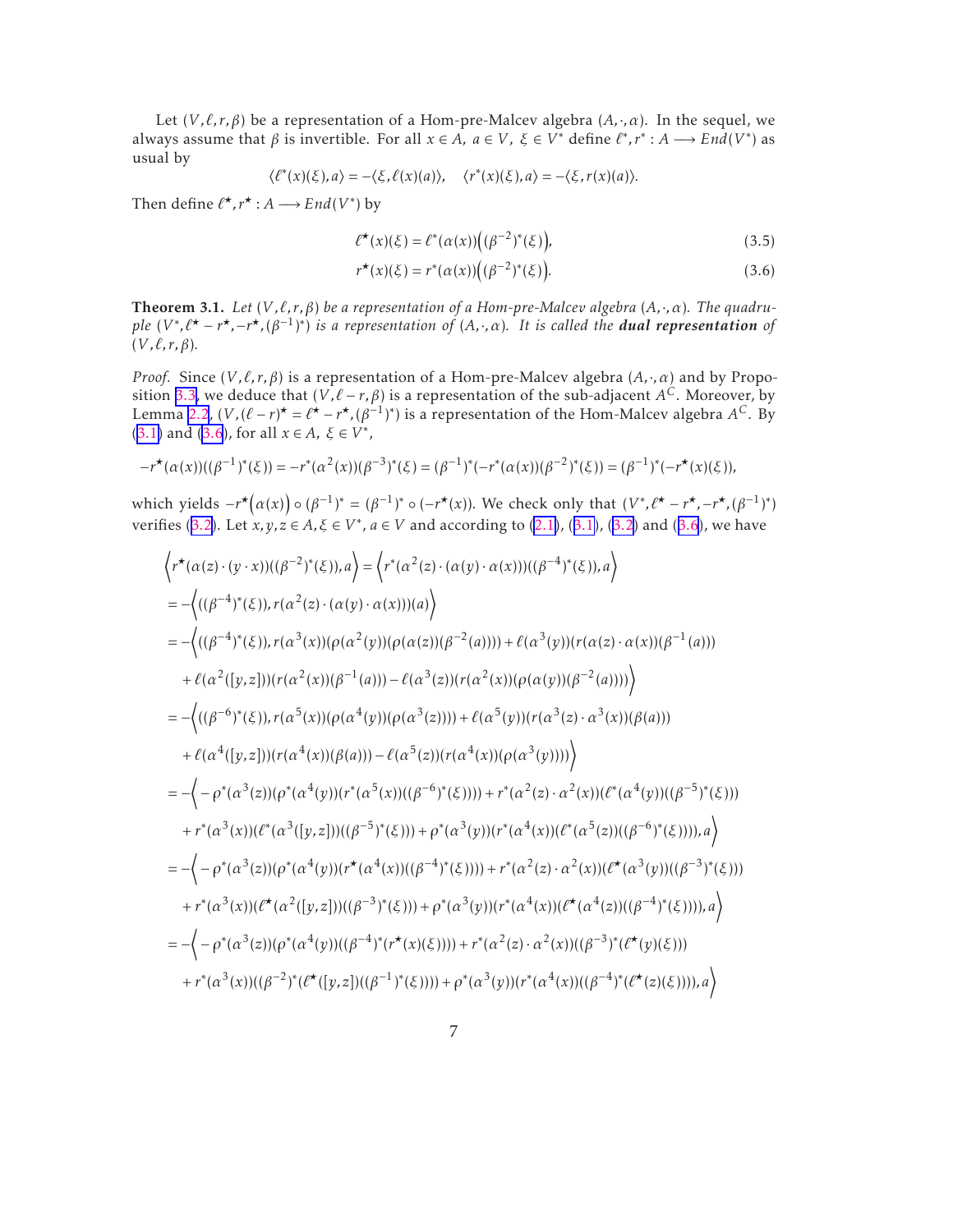<span id="page-7-0"></span>
$$
= -\langle -\rho^*(\alpha^3(z))(\rho^*(\alpha^3(y))((\beta^{-2})^*(r^*(x)(\xi)))) + r^*(\alpha(z) \cdot \alpha(x))((\beta^{-1})^*(\ell^*(y)(\xi)))
$$
  
\n
$$
+ r^*(\alpha^2(x))(\ell^*([y,z])((\beta^{-1})^*(\xi))) + \rho^*(\alpha^3(y))(r^*(\alpha^3(x))((\beta^{-2})^*(\ell^*(z)(\xi))))), a \rangle
$$
  
\n
$$
= -\langle -\rho^*(\alpha^3(z))((\beta^{-2})^*(\rho^*(\alpha(y))(r^*(x)(\xi)))) + r^*(\alpha(z) \cdot \alpha(x))(\ell^*(\alpha(y))((\beta^{-1})^*(\xi)))
$$
  
\n
$$
+ r^*(\alpha^2(x))(\ell^*([y,z])((\beta^{-1})^*(\xi))) + \rho^*(\alpha^3(y))((\beta^{-2})^*(r^*(\alpha(x))(\ell^*(z)(\xi))))), a \rangle
$$
  
\n
$$
= -\langle -\rho^*(\alpha^2(z))(\rho^*(\alpha(y))(r^*(x)(\xi))) + r^*(\alpha(z) \cdot \alpha(x))(\ell^*(\alpha(y))((\beta^{-1})^*(\xi)))
$$
  
\n
$$
+ r^*(\alpha^2(x))(\ell^*([y,z])((\beta^{-1})^*(\xi))) + \rho^*(\alpha^2(y))(r^*(\alpha(x))(\ell^*(z)(\xi))), a \rangle,
$$

which implies that

$$
r^{\star}(\alpha(z)\cdot(y\cdot x))(\beta^{-2})^* - \rho^{\star}(\alpha^2(z))\rho^{\star}(\alpha(y))r^{\star}(x) + r^{\star}(\alpha(z)\cdot\alpha(x))(\ell^{\star} - r^{\star})(\alpha(y))(\beta^{-1})^*
$$
  
+ 
$$
r^{\star}(\alpha^2(x))(\ell^{\star} - r^{\star})([y, z])(\beta^{-1})^* + \rho^{\star}(\alpha^2(y))r^{\star}(\alpha(x))(\ell^{\star} - r^{\star})(z) = 0.
$$

The other identities can be verified similarly. Therefore,  $(V^*, \ell^{\star}-r^{\star}, -r^{\star}, (\beta^{-1})^*)$  is a representation of  $(A, \cdot, \alpha)$ .  $\Box$ 

Theorem [3.1](#page-6-0) yields the following result for the dual representation of the regular representation of a regular Hom-pre-Malcev algebra.

Corollary 3.1. *Let* (*A,*·*,α*) *be a regular Hom-pre-Malcev algebra, and let A* <sup>∗</sup> *be the dual of vector space A*. Then  $(A^*, ad^* = L^* - R^*, -R^*, (a^{-1})^*)$  *is a representation of*  $(A, \cdot, \alpha)$ *.* 

Proposition 3.4. *Let* (*V ,ℓ, r,β*) *be a representation of a Hom-pre-Malcev algebra* (*A,*·*,α*)*, where V is finite-dimensional and β is invertible. Then the dual representation of*  $(V^*, \ell^{\star} - r^{\star}, -r^{\star}, (\beta^{-1})^*)$  *is* (*V ,ρ, r,β*)*.*

*Proof.* Obviously,  $(V^*)^* \simeq V$ ,  $(((β^{-1})^*)^{-1})^* = β$ . By [\[9,](#page-21-0) Lemma 3.7], we obtain

$$
(\ell^{\star} - r^{\star})^{\star} = (\rho^{\star})^{\star} = \rho.
$$

Similarly, we have  $(-(-r^*)^* = r$ . Then the dual representation of  $(V^*, \ell^* - r^*, -r^*, (\beta^{-1})^*)$  is (*V ,ρ, r,β*).  $\Box$ 

Asin  $[6,27]$  $[6,27]$  $[6,27]$  $[6,27]$  $[6,27]$ , we rephrase the definition of  $\mathcal O$ -operator in terms of Hom-pre-Malcev algebras.

Definition 3.2. *Let* (*A,*·*,α*) *be a Hom-pre-Malcev algebra and* (*V ,ℓ, r,β*) *be a representation. A linear map*  $T: V \to A$  *is called an O-operator associated to*  $(V, \ell, r, \beta)$  *if*  $T$  *satisfies* 

$$
T \circ \beta = \alpha \circ T,\tag{3.7}
$$

$$
T(a) \cdot T(b) = T(e(T(a))b + r(T(b))a), \quad \forall a, b \in V.
$$
\n(3.8)

**Exemple 3.2.** Let  $T: V \to A$  be an O-operator on a pre-Malcev algebra  $(A, \cdot)$  with respect to a *representation*  $(V, \ell, r)$ . A pair  $(\phi_A, \phi_V)$  is an endomorphism of the O-operator T *if* 

$$
T \circ \phi_V = \phi_A \circ T,
$$
  
\n
$$
\ell(\phi_A(x))(\phi_V(b)) = \phi_V(\ell(x)(b)) \text{ and}
$$
  
\n
$$
r(\phi_A(x))(\phi_V(b)) = \phi_V(r(x)(b)), \text{ for all } x \in A, b \in V.
$$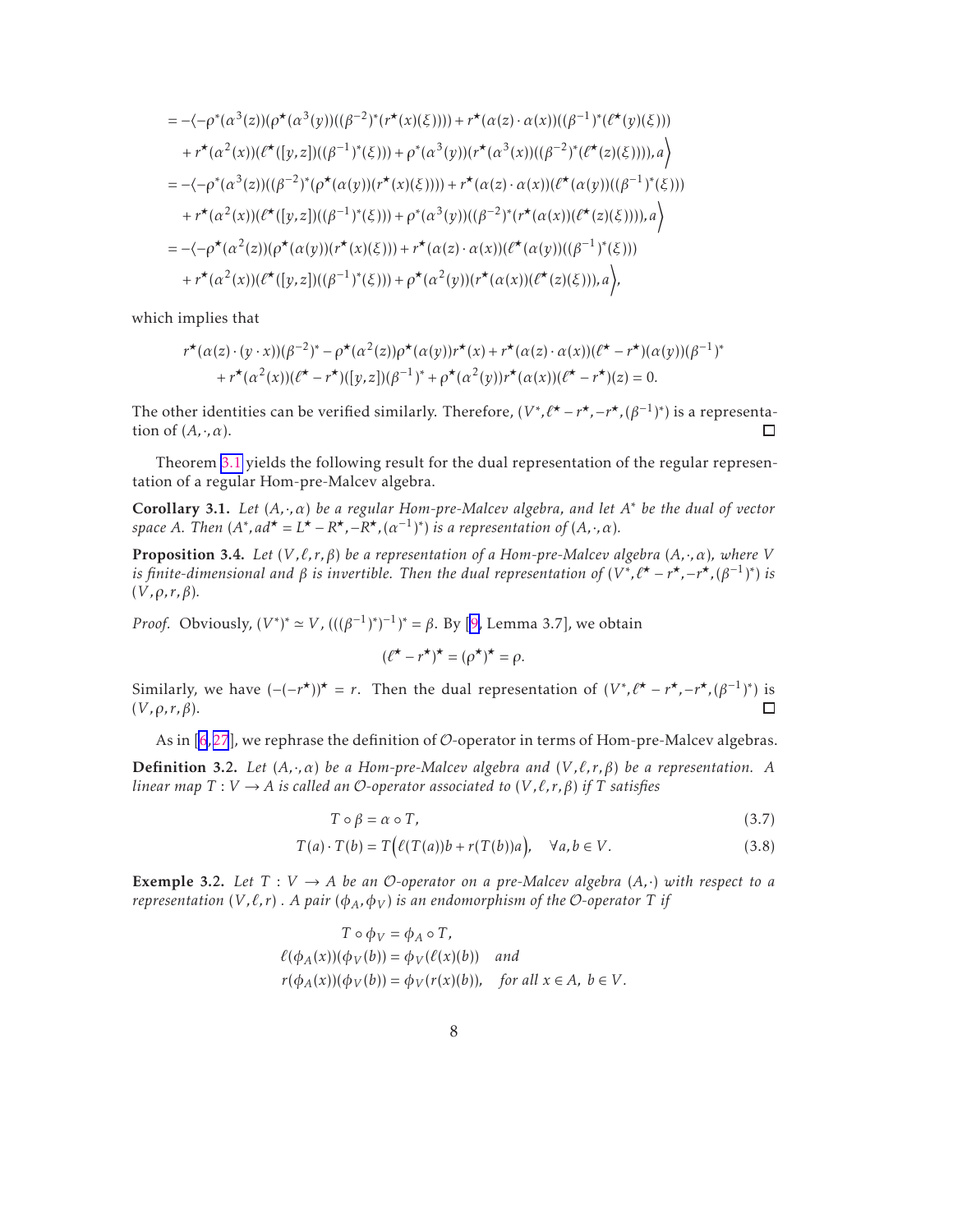<span id="page-8-0"></span>*Let us consider the Hom-pre-Malcev algebra* (*A,*·*φ<sup>A</sup> ,φA*) *obtained by composition, where the Hom-pre-Malcev product is given by*

$$
x \cdot_{\phi_A} y := \phi_A(x \cdot y).
$$

If we consider the compositions  $\ell_{\phi_V}:=\phi_V\circ\ell$  and  $r_{\phi_V}:=\phi_V\circ r$ , then the triple  $(V,\ell_{\phi_V},r_{\phi_V},\phi_V)$  is *a representation of*  $(A, \cdot_{\phi_A}, \phi_A)$ *. Moreover, for all*  $a, b \in V$ *,* 

$$
T(a) \cdot_{\phi_A} T(b) = \phi_A(T(a) \cdot T(b)) = \phi_A(T(\ell(T(a))b + r(T(b))a)),
$$
  

$$
T(\ell_{\phi_V}(T(a))b + r_{\phi_V}(T(b))a) = T(\phi_V(\ell(T(a))b + r(T(b))a)).
$$

 $C$ learly, it follows that the map  $T:V\to A$  is an  ${\cal O}$ -operator on Hom-pre-Malcev algebra  $(A,\cdot_{\phi_A},\phi_A)$  $w$ ith respect to the representation  $(V,\ell_{\phi_V},r_{\phi_V},\phi_V).$ 

### 4 Hom-M-dendriform algebras

The goal of this section is to introduce the notion of Hom-M-dendriform algebras which are the dendriform version of Hom-Malcev algebras, and study the relationships with Hom-pre-Malcev algebras and Hom-Malcev algebras in terms of the O-operators of Hom-pre-Malcev algebras.

### 4.1 Definitions and some basic properties

Definition 4.1. *Hom-M-dendriform algebra is a vector space A endowed with two bilinear products*  $\blacktriangleright$ ,  $\blacktriangleleft$ :  $A \times A \rightarrow A$  *and a linear map*  $\alpha : A \rightarrow A$  *such that for all*  $x, y, z, t \in A$  *and* 

$$
x \cdot y = x \blacktriangleleft y + x \blacktriangleright y,\tag{4.1}
$$

$$
x \diamond y = x \blacktriangleleft y - y \blacktriangleright x,\tag{4.2}
$$

$$
[x, y] = x \cdot y - y \cdot x = x \diamond y - y \diamond x,\tag{4.3}
$$

*the following identities are satisfied:*

$$
(\alpha(z) \diamond (y \diamond x)) \blacktriangleright \alpha^2(t) - \alpha^2(x) \blacktriangleright (\alpha(y) \cdot (z \cdot t)) + \alpha^2(z) \blacktriangleleft (\alpha(x) \blacktriangleright (y \cdot t)) + \alpha([y, z]) \blacktriangleleft \alpha(x \blacktriangleright t) - \alpha^2(y) \blacktriangleleft ((z \diamond x) \blacktriangleright \alpha(t)) = 0,
$$
(4.4)

$$
\alpha^{2}(z) \triangleleft (\alpha(x) \triangleleft (y \triangleright t)) - (\alpha(z) \diamond (x \diamond y)) \triangleright \alpha^{2}(t) - \alpha^{2}(x) \triangleleft (\alpha(y) \triangleright (z \cdot t)) -\alpha(z \diamond y) \triangleright \alpha(x \cdot t) + \alpha^{2}(y) \triangleright ([x, z] \cdot \alpha(t)) = 0,
$$
\n(4.5)

$$
\alpha^{2}(z) \triangleleft (\alpha(x) \cdot (y \cdot t)) + ([x, y] \diamond \alpha(z)) \triangleright \alpha^{2}(t) - \alpha^{2}(x) \triangleleft (\alpha(y) \triangleleft (z \triangleright t)) \n+ \alpha(y \diamond z) \triangleright \alpha(x \cdot t) + \alpha^{2}(y) \triangleleft ((x \diamond z) \triangleright \alpha(t)) = 0,
$$
\n(4.6)

$$
[[x,y],\alpha(z)] \triangleleft \alpha^2(t) - \alpha^2(x) \triangleleft (\alpha(y) \triangleleft (z \triangleleft t) + \alpha^2(z) \triangleleft (\alpha(x) \triangleleft (y \triangleleft t)) + \alpha([y,z]) \triangleleft (\alpha(x \triangleleft t) + \alpha^2(y) \triangleleft ([x,z] \triangleleft \alpha(t)) = 0. \tag{4.7}
$$

 $A$  *Hom-M-dendriform algebra*  $(A, \blacktriangleright, \blacktriangleleft, \alpha)$  *is said to be regular if*  $\alpha$  *is invertible, and multiplicative if*  $\alpha(x \triangleright y) = \alpha(x) \triangleright \alpha(y)$  and  $\alpha(x \triangleleft y) = \alpha(x) \triangleleft \alpha(y)$ .

Let  $(A_1, \blacktriangleright_1, \blacktriangleleft_1, \alpha_1)$  and  $(A_2, \blacktriangleright_2, \blacktriangleleft_2, \alpha_2)$  be two Hom-M-dendriform algebras. A weak morphism  $f : A_1 \longrightarrow A_2$  is a linear map such that

$$
f \rightharpoonup_1 = \rightharpoonup_2 f^{\otimes 2}, \qquad f \rightharpoonup_1 = \rightharpoonup_2 f^{\otimes 2}.
$$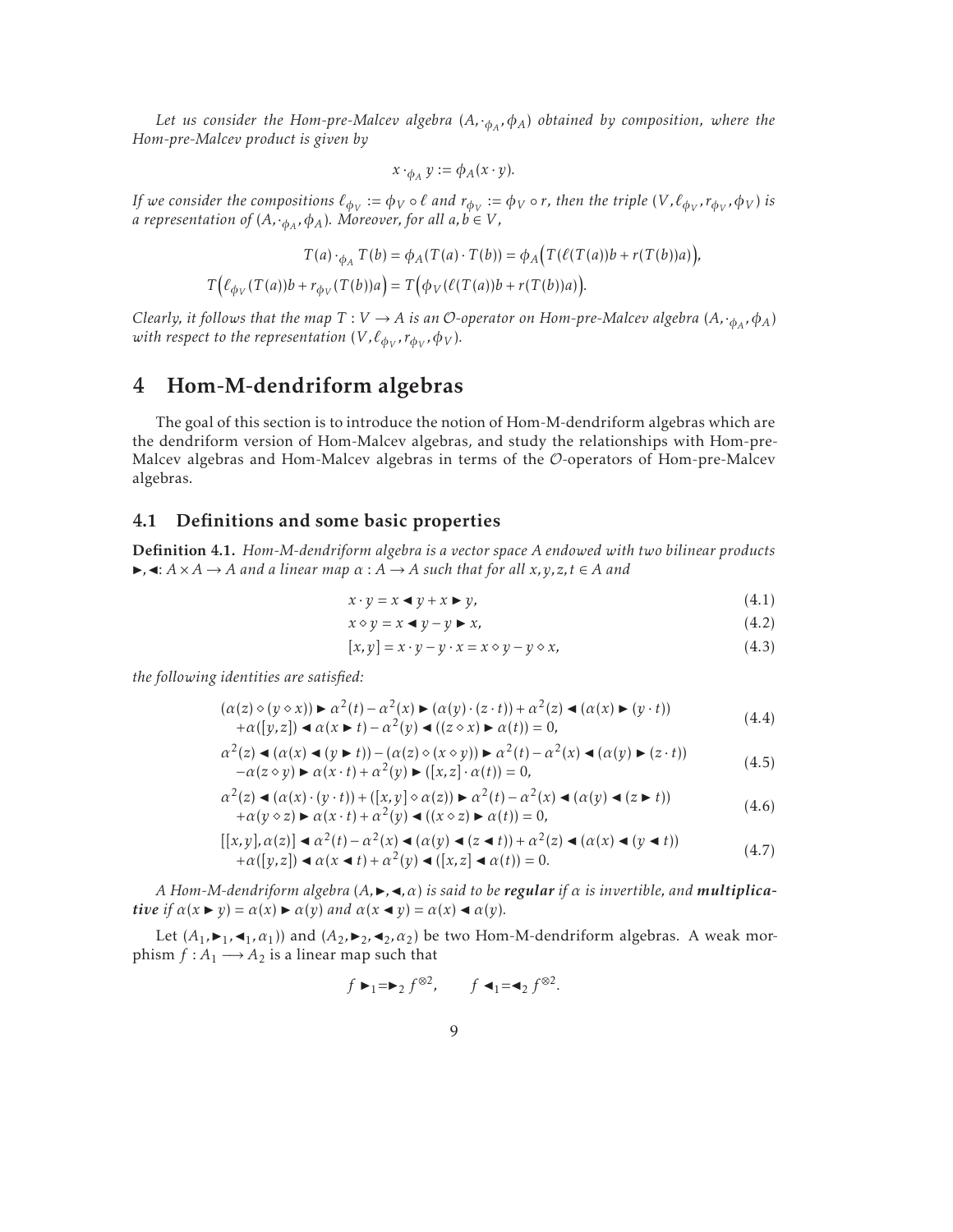<span id="page-9-0"></span>A morphism  $f : A_1 \longrightarrow A_2$  is a weak morphism such that  $f \alpha_1 = \alpha_2 f$ .

Now, we provide a way to construct Hom-M-dendriform algebras starting from an Mdendriform algebra and a weak self-morphism.

**Proposition 4.1.** *Let*  $(A, \blacktriangleright, \blacktriangleleft)$  *be an M-dendriform algebra and*  $\alpha : A \rightarrow A$  *be a weak morphism. Then*  $A_{\alpha} = (A, \blacktriangleright_{\alpha} = \alpha \blacktriangleright, \blacktriangleleft_{\alpha} = \alpha \blacktriangleleft, \alpha)$  *is a Hom-M-dendriform algebra. Moreover, if α is a morphism, then A<sup>α</sup> is a multiplicative Hom-M-dendriform algebra.*

*Proof.* We only prove that  $(A, \blacktriangleright_{\alpha}, \blacktriangleleft_{\alpha}, \alpha)$  satisfies the first Hom-M-dendriform identity. The other identities for *A<sup>α</sup>* being a Hom-M-dendriform algebra can be verified similarly. In fact, for any  $x, y, z, t \in A$ , we know that

 $(z \diamond (y \diamond x))$   $\triangleright t - x \triangleright (y \cdot (z \cdot t)) + z \triangleleft (x \triangleright (y \cdot t)) + [y, z] \triangleleft (x \triangleright t) - y \triangleleft ((z \diamond x) \triangleright t) = 0.$ 

Now applying  $\alpha^3$  to the previous identity, we obtain

$$
(\alpha^3(z)\diamond(\alpha^3(y)\diamond\alpha^3(x)))\blacktriangleright \alpha^3(t)-\alpha^3(x)\blacktriangleright(\alpha^3(y)\cdot(\alpha^3(z)\cdot\alpha^3(t)))+\alpha^3(z)\blacktriangleleft(\alpha^3(x)\blacktriangleright(\alpha^3(y)\cdot\alpha^3(t)))+\alpha^3([y,z])\blacktriangleleft(\alpha^3(x)\blacktriangleright\alpha^3(t))-\alpha^3(y)\blacktriangleleft((\alpha^3(z)\diamond\alpha^3(x))\blacktriangleright\alpha^3(t))=0.
$$

That is

$$
(\alpha(z) \diamond_{\alpha} (y \diamond_{\alpha} x)) \blacktriangleright_{\alpha} \alpha^{2}(t) - \alpha^{2}(x) \blacktriangleright_{\alpha} (\alpha(y) \cdot_{\alpha} (z \cdot_{\alpha} t)) + \alpha^{2}(z) \blacktriangleleft_{\alpha} (\alpha(x) \blacktriangleright_{\alpha} (y \cdot_{\alpha} t)) + \alpha((y, z]_{\alpha}) \blacktriangleleft_{\alpha} \alpha(x \blacktriangleright_{\alpha} t) - \alpha^{2}(y) \blacktriangleleft_{\alpha} ((z \diamond_{\alpha} x) \blacktriangleright_{\alpha} \alpha(t)) = 0.
$$

Hence  $A_\alpha$  is a Hom-M-dendriform algebra.

Moreover, using the multiplicativity of *α*, we obtain

$$
(\alpha(z) \diamond_{\alpha} (y \diamond_{\alpha} x)) \blacktriangleright_{\alpha} \alpha^{2}(t) - \alpha^{2}(x) \blacktriangleright_{\alpha} (\alpha(y) \cdot_{\alpha} (z \cdot_{\alpha} t)) + \alpha^{2}(z) \blacktriangleleft_{\alpha} (\alpha(x) \blacktriangleright_{\alpha} (y \cdot_{\alpha} t))
$$
  
+  $\alpha([y, z]_{\alpha}) \blacktriangleleft_{\alpha} \alpha(x \blacktriangleright_{\alpha} t) - \alpha^{2}(y) \blacktriangleleft_{\alpha} ((z \diamond_{\alpha} x) \blacktriangleright_{\alpha} \alpha(t))$   
=  $\alpha^{3}((z \diamond (y \diamond x)) \blacktriangleright t - x \blacktriangleright (y \cdot (z \cdot t)) + z \blacktriangleleft (x \blacktriangleright (y \cdot t)) + [y, z] \blacktriangleleft (x \blacktriangleright t) - y \blacktriangleleft ((z \diamond x) \blacktriangleright t) \blacktriangleleft_{\alpha} (y \cdot t))$   
= 0,

Which implies([4.4](#page-8-0)). Similarly, we obtain the identities [\(4.5\)](#page-8-0)-([4.7](#page-8-0)).

**Remark 4.1.** *More generally, let*  $(A, \blacktriangleright, \blacktriangleleft, \alpha)$  *be a Hom-M-dendriform algebra and*  $\gamma : A \to A$  *a Hom-M-dendriform algebra morphism. Define new multiplications on A, for all x,y* ∈ *A, by*

$$
x \triangleright y = \gamma(x) \triangleright \gamma(y)
$$
 and  $x \blacktriangleleft y = \gamma(x) \blacktriangleleft \gamma(y)$ .

 $\Box$ 

*Then*  $(A, \blacktriangleright', \blacktriangleleft', \alpha \gamma)$  *is a multiplicative Hom-M-dendriform algebra.* 

**Theorem 4.1.** Let  $(A, \blacktriangleright, \blacktriangleleft, \alpha)$  be a Hom-M-dendriform algebra. Then, the product given by [\(4.1\)](#page-8-0) (*resp.* ([4.2](#page-8-0))) *defines a Hom-pre-Malcev algebra* (*A,*·*,α*) (*resp.* (*A,*⋄*,α*) )*, called the associated horizontal* (*resp. vertical*) *Hom-pre-Malcev algebras.*

*Proof.* The identity [\(2.5\)](#page-3-0) holds since, for any  $x, y, z, t \in A$ ,

$$
\alpha([y,z]) \cdot \alpha(x \cdot t) + [[x,y], \alpha(z)] \cdot \alpha^2(t) + \alpha^2(y) \cdot ([x,z] \cdot \alpha(t)) - \alpha^2(x) \cdot (\alpha(y) \cdot (z \cdot t)) + \alpha^2(z) \cdot (\alpha(x) \cdot (y \cdot t))
$$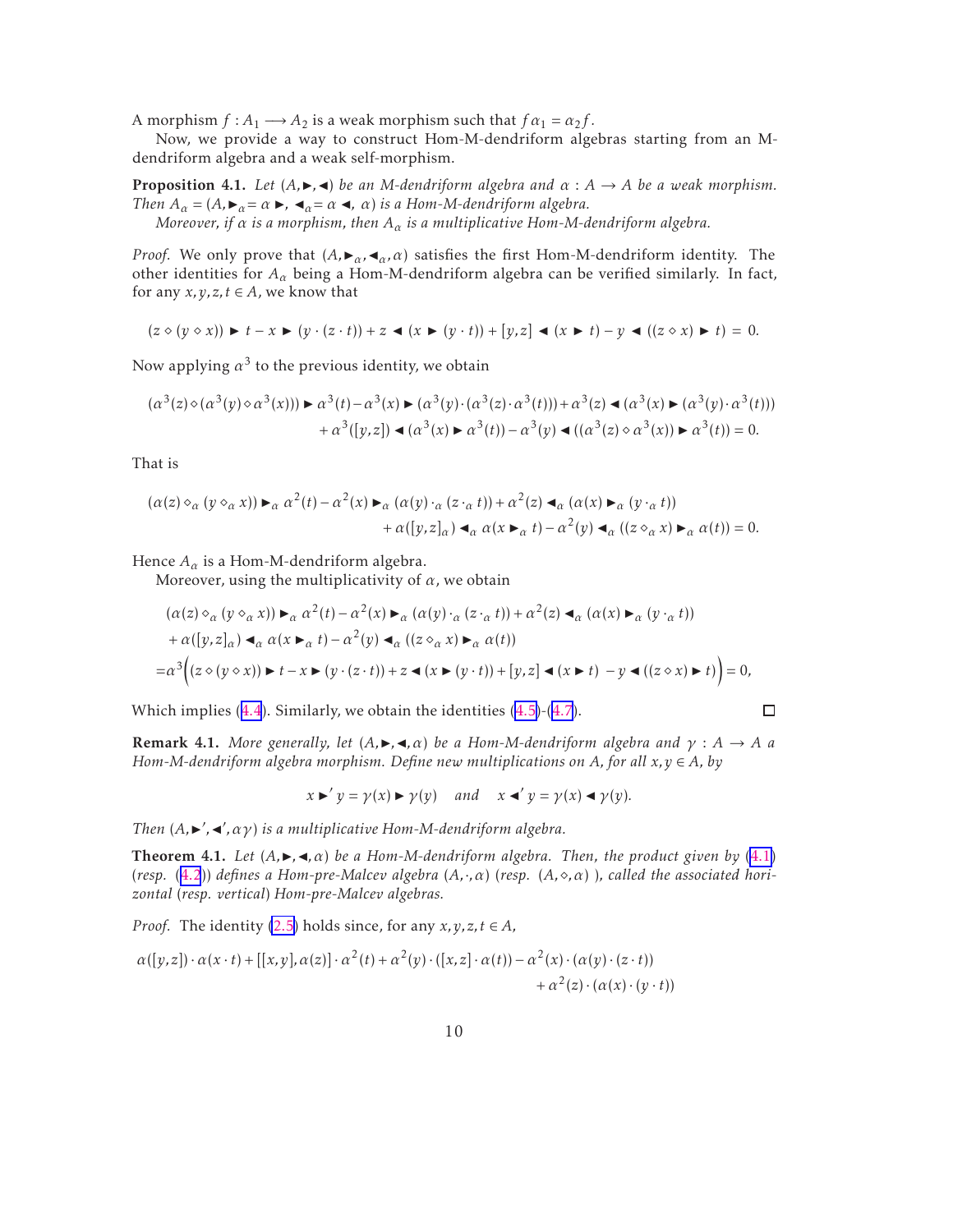<span id="page-10-0"></span>
$$
= \alpha([y,z]) \blacktriangleleft \alpha(x \blacktriangleleft t) + \alpha([y,z]) \blacktriangleleft \alpha(x \blacktriangleleft t) + \alpha([y,z]) \blacktriangleright \alpha(x \blacktriangleleft t) + \alpha([y,z]) \blacktriangleright \alpha(x \blacktriangleleft t)
$$
  
+ 
$$
[[x,y], \alpha(z)] \blacktriangleleft \alpha^2(t) + [[x,y], \alpha(z)] \blacktriangleright \alpha^2(t) + \alpha^2(y) \blacktriangleleft ([x,z] \blacktriangleleft \alpha(t)) + \alpha^2(y) \blacktriangleleft ([x,z] \blacktriangleleft \alpha(t))
$$
  
+ 
$$
\alpha^2(y) \blacktriangleleft ([x,z] \blacktriangleleft \alpha(t)) + \alpha^2(y) \blacktriangleleft ((x,z] \blacktriangleleft \alpha(t) + \alpha^2(z) \blacktriangleleft (\alpha(x) \blacktriangleleft (y \blacktriangleleft t))
$$
  
+ 
$$
\alpha^2(z) \blacktriangleleft (\alpha(x) \blacktriangleleft (y \blacktriangleleft t))
$$
  
+ 
$$
\alpha^2(z) \blacktriangleleft (\alpha(x) \blacktriangleleft (y \blacktriangleleft t))
$$
  
+ 
$$
\alpha^2(z) \blacktriangleleft (\alpha(x) \blacktriangleleft (y \blacktriangleleft t))
$$
  
+ 
$$
\alpha^2(z) \blacktriangleleft (\alpha(x) \blacktriangleleft (y \blacktriangleleft t))
$$
  
+ 
$$
\alpha^2(z) \blacktriangleleft (\alpha(x) \blacktriangleleft (y \blacktriangleleft t))
$$
  
+ 
$$
\alpha^2(z) \blacktriangleleft (\alpha(x) \blacktriangleleft (y \blacktriangleleft t))
$$
  
+ 
$$
\alpha^2(z) \blacktriangleleft (\alpha(x) \blacktriangleleft (y \blacktriangleleft t))
$$
  
+ 
$$
\alpha^2(z) \blacktriangleleft (\alpha(y) \blacktriangleleft (z \blacktriangleleft t))
$$
  
+ 
$$
\alpha^2(z) \blacktriangleleft (\alpha(y) \blacktriangleleft (z \blacktriangleleft t))
$$
  
- 
$$
\alpha^2(x) \blacktriangleleft (\alpha(y) \blacktriangleleft (z \blacktriangleleft t))
$$
  
- 
$$
\alpha^2(x) \blacktriangleleft (\alpha(y) \blacktriangleleft (z \blacktriangleleft t))
$$
  
- 
$$
\alpha^2(x) \blacktriangleleft (\alpha(y) \blacktriangleleft (z \blacktriangleleft t)) - \alpha^2(x) \blacktriangleleft (\alpha(y) \blacktriangleleft (z \blacktriangle t))
$$
  
- 
$$
\alpha^2(x) \blacktriangleleft (\alpha(y) \blacktriangleleft (z \blacktriangle t)) - \alpha^2(x) \
$$

Remark 4.2. *The associated horizontal Hom-pre-Malcev algebra and vertical Hom-pre-Malcev algebra,* (*A,*·*,α*) *and* (*A,*⋄*,α*)*, of a Hom-M-dendriform algebra* (*A,*◮*,*◭*,α*) *have the same associated Hom-Malcev algebras* (*A,*[−*,*−]*,α*) *defined using* [\(4.3\)](#page-8-0)*, called the associated Hom-Malcev algebra of the Hom-M-dendriform algebra*  $(A, \blacktriangleright, \blacktriangleleft, \alpha)$ *.* 

 $\Box$ 

Hom-M-dendriform algebras are closely related to representation for Hom-pre-Malcev algebras.

**Proposition 4.2.** Let  $(A, \triangleright, \triangleleft, \alpha)$  be a Hom-M-dendriform algebra. Let  $L_{\triangleleft}$  and  $R_{\triangleright}$  be the left and *right multiplication operators corresponding respectively to the two operations* ► and ◀*. Then*  $(A, L_{\bullet}, R_{\bullet}, \alpha)$  *is a representation of its associated horizontal Hom-pre-Malcev algebra*  $(A, \cdot, \alpha)$ *.* 

*Proof.* If  $(A, \triangleright, \triangleleft, \alpha)$  is a Hom-M-dendriform algebra, then for all  $x, y \in A$ , we have

$$
L_{\blacktriangleleft}(\alpha(x))\alpha(y) = \alpha(x) \blacktriangleleft \alpha(y) = \alpha(x \blacktriangleleft y) = \alpha(L_{\blacktriangleleft}(x)y),
$$

which implies that  $L_{\blacktriangleleft}(\alpha(x))\alpha = \alpha L_{\blacktriangleleft}(x)$ . Similarly, we have  $R_{\blacktriangleright}(\alpha(x))\alpha = \alpha R_{\blacktriangleright}(x)$ .

For any  $x, y, z, t \in A$ , by [\(4.7\)](#page-8-0), we have

$$
L_{\blacktriangleleft}[[x, y], \alpha(z)]\alpha^{2}(t) - L_{\blacktriangleleft}(\alpha^{2}(x))L_{\blacktriangleleft}(\alpha(y))L_{\blacktriangleleft}(z)(t) + L_{\blacktriangleleft}(\alpha^{2}(z))L_{\blacktriangleleft}(\alpha(x))L_{\blacktriangleleft}(y)(t) + L_{\blacktriangleleft}(\alpha([y, z]))L_{\blacktriangleleft}(\alpha(x))\alpha(t) + L_{\blacktriangleleft}(\alpha^{2}(y))L_{\blacktriangleleft}([x, z])\alpha(t) - [[x, y], \alpha(z)] \blacktriangleleft \alpha^{2}(t) - \alpha^{2}(x) \blacktriangleleft (\alpha(y) \blacktriangleleft (z \blacktriangleleft t)) + \alpha^{2}(z) \blacktriangleleft (\alpha(x) \blacktriangleleft (y \blacktriangleleft t)) + \alpha([y, z]) \blacktriangleleft \alpha(x \blacktriangleleft t) + \alpha^{2}(y) \blacktriangleleft ([x, z] \blacktriangleleft \alpha(t)) = 0.
$$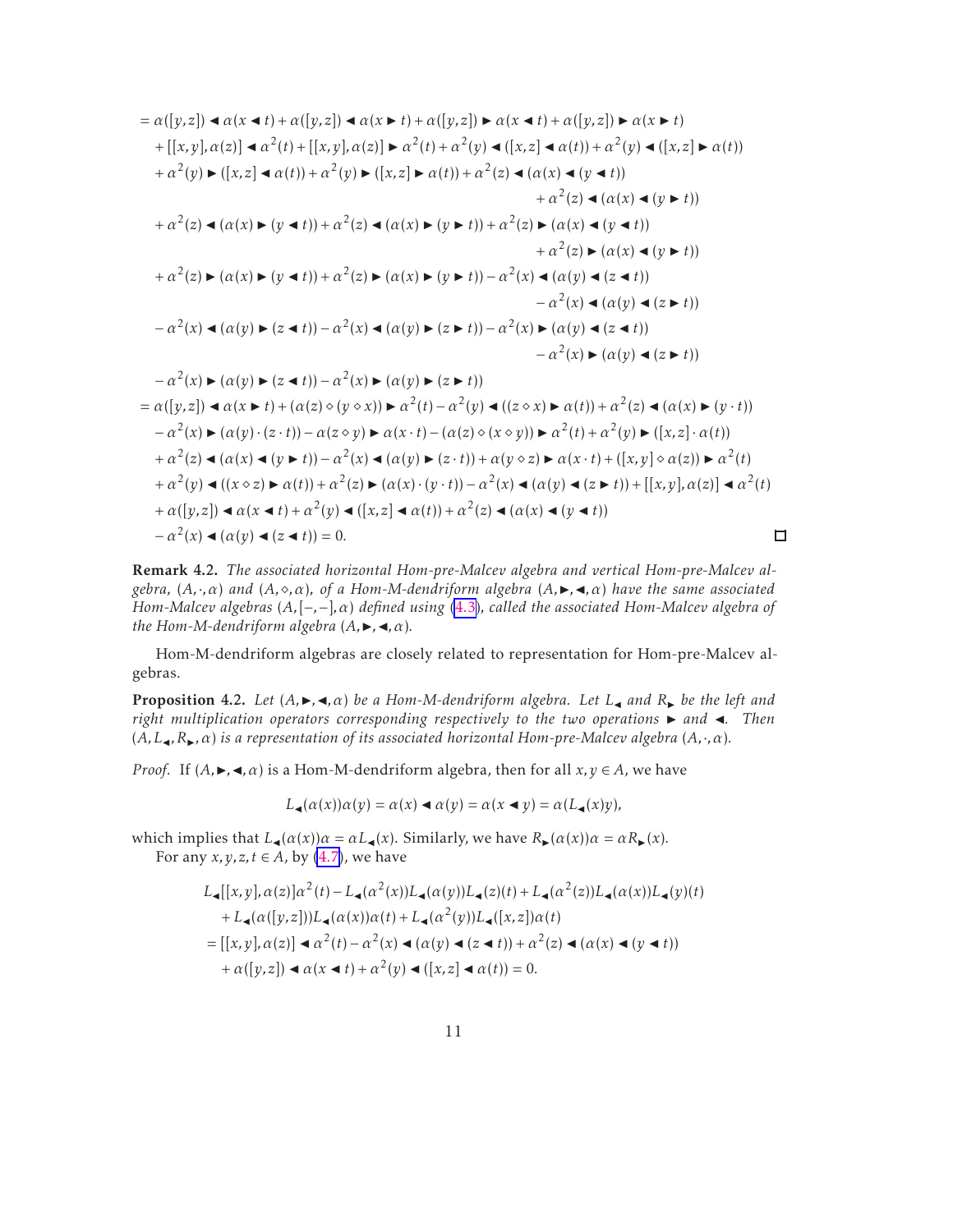Moreover, by([4.4](#page-8-0)),

$$
R_{\blacktriangleright}(\alpha^{2}(x))L_{\diamond}(\alpha(y))L_{\diamond}(z)(t) - R_{\blacktriangleright}(\alpha(z) \cdot (y \cdot x))\alpha^{2}(t) + L_{\blacktriangle}(\alpha^{2}(y))R_{\blacktriangleright}(z \cdot x)\alpha(t) + L_{\blacktriangle}(\alpha([y, z]))R_{\blacktriangleright}(\alpha(x))\alpha(t) - L_{\blacktriangle}(\alpha^{2}(z))R_{\blacktriangleright}(\alpha(x))L_{\diamond}(y)(t) = (\alpha(y) \diamond (z \diamond t)) \blacktriangleright \alpha^{2}(x) - \alpha^{2}(t) \blacktriangleright (\alpha(z) \cdot (y \cdot x)) + \alpha^{2}(y) \blacktriangleleft (\alpha(t) \blacktriangleright (z \cdot x)) + \alpha([y, z]) \blacktriangleleft \alpha(x \blacktriangleright t) - \alpha^{2}(z) \blacktriangleleft ((y \diamond t) \blacktriangleright \alpha(x)) = 0.
$$

Similarly, we have

$$
R_{\blacktriangleright}(\alpha^{2}(x))L_{\diamond}(\alpha(y))L_{\diamond}(z)(t) - R_{\blacktriangleright}(\alpha(z) \cdot (y \cdot x))\alpha^{2}(t) + L_{\blacktriangleleft}(\alpha^{2}(y))R_{\blacktriangleright}(z \cdot x)\alpha(t) + L_{\blacktriangleleft}(\alpha([y, z]))R_{\blacktriangleright}(\alpha(x))\alpha(t) - L_{\blacktriangleleft}(\alpha^{2}(z))R_{\blacktriangleright}(\alpha(x))L_{\diamond}(y)(t) = 0, L_{\blacktriangleleft}(\alpha^{2}(y))L_{\blacktriangleleft}(\alpha(z))R_{\blacktriangleright}(x)(t) - R_{\blacktriangleright}(\alpha^{2}(x))L_{\diamond}(\alpha(y))L_{\diamond}(z)(t) - L_{\blacktriangleleft}(\alpha^{2}(z))R_{\blacktriangleright}(y \cdot x)\alpha(t) - R_{\blacktriangleright}(\alpha(z \cdot x))L_{\diamond}(\alpha(y))\alpha(t) + R_{\blacktriangleright}([z, y] \cdot \alpha(x))\alpha^{2}(t) = 0.
$$

Thus,  $(A, L_{\bullet}, R_{\bullet}, \alpha)$  is a representation of Hom-pre-Malcev algebra  $(A, \cdot, \alpha)$ .

Corollary 4.1. *Let* (*A,*◮*,*◭*,α*) *be a regular Hom-M-dendriform algebra and let A* <sup>∗</sup> *be the dual of A*. Then  $(A^*, L^{\star}_{\bullet} - R^{\star}_{\bullet}, -R^{\star}_{\bullet}, (\alpha^{-1})^*$  is a representation of the associated horizontal Hom-pre-Malcev *algebra*  $(A, \cdot, \alpha)$  *and*  $(A^*, L^{\star}_{\bullet}, L^{\star}_{\bullet}, L^{\star}_{\bullet}, (\alpha^{-1})^*)$  *is a representation of the associated vertical Hom-pre-Malcev algebra* (*A,*⋄*,α*)*.*

*Proof.* It follows from Proposition [4.2](#page-10-0) and Theorem [3.1](#page-6-0).

**Proposition 4.3.** *Let*  $(A, \blacktriangleright, \blacktriangleleft, \alpha)$  *be a Hom-M-dendriform algebra. With two binary operations*  $\blacktriangleright$ <sup>t</sup>,  $\blacktriangleleft$ <sup>t</sup>: *A*  $\otimes$  *A*  $\rightarrow$  *A defined for all x*, *y* ∈ *A by* 

$$
x \triangleright^{t} y = -y \triangleright x, \quad x \triangleleft^{t} y = x \triangleleft y, \tag{4.8}
$$

 $(A, \rightarrow^{t}, \prec^{t}, \alpha)$  *is a Hom-M-dendriform algebra.* 

*Its associated horizontal Hom-pre-Malcev algebra is the associated vertical Hom-pre-Malcev al* $gebra(A, \diamond, \alpha)$  of  $(A, \triangleright, \triangleleft, \alpha)$ *, and its associated vertical Hom-pre-Malcev algebra is the associated horizontal Hom-pre-Malcev algebra*  $(A, \cdot, \alpha)$  *of*  $(A, \rightarrow, \prec, \alpha)$ *, that is,* 

$$
x \cdot^t y = x \cdot^t y + x \cdot^t y = x \cdot^t y - y \cdot^t x = x \cdot y,\tag{4.9}
$$

$$
x \diamond^{t} y = x \blacktriangleleft^{t} y - y \blacktriangleright^{t} x = x \blacktriangleleft y + x \blacktriangleright y = x \cdot y, \tag{4.10}
$$

$$
[x, y]^{t} = x \triangleleft^{t} y + x \triangleright^{t} y - y \triangleleft^{t} x - y \triangleright^{t} x
$$
  
=  $x \triangleleft y - y \triangleright x - y \triangleleft x + x \triangleright y = [x, y].$  (4.11)

*Proof.* By  $(4.9)$ - $(4.11)$ , for all  $x, y, z, t \in A$ ,

$$
[[x,y]^t, \alpha(z)]^t \triangleleft t^t \alpha^2(t) - \alpha^2(x) \triangleleft t^t (\alpha(y) \triangleleft t^t (z \triangleleft t^t)) + \alpha^2(z) \triangleleft t^t (\alpha(x) \triangleleft t^t (y \triangleleft t^t))
$$
  
+  $\alpha([y,z]^t) \triangleleft t^t \alpha(x \triangleleft t^t) + \alpha^2(y) \triangleleft t^t ([x,z]^t \triangleleft t^t \alpha(t))$   
=  $[[x,y], \alpha(z)] \triangleleft \alpha^2(t) - \alpha^2(x) \triangleleft (\alpha(y) \triangleleft (z \triangleleft t)) + \alpha^2(z) \triangleleft (\alpha(x) \triangleleft (y \triangleleft t))$   
+  $\alpha([y,z]) \triangleleft \alpha(x \triangleleft t) + \alpha^2(y) \triangleleft ([x,z] \triangleleft \alpha(t))$ .

Similarly, $(4.4)^t$  $(4.4)^t$  $(4.4)^t$  = (4.4),  $(4.5)^t$  $(4.5)^t$  $(4.5)^t$  = (4.5) and  $(4.6)^t$  $(4.6)^t$  = [\(4.6\)](#page-8-0). Thus,  $(A, \rightarrow t^t, \prec t^t, \alpha)$  is a Hom-M-dendriform algebra.  $\Box$ 

**Definition 4.2.** *Let* (*A*, ►, ◄, *α*) *be a Hom-M-dendriform algebra. The Hom-M-dendriform algebra*  $(A, \blacktriangleright^{t}, \blacktriangleleft^{t}, \alpha)$  given by (4.8) is called the transpose of  $(A, \blacktriangleright, \blacktriangleleft, \alpha)$ .

 $\Box$ 

 $\Box$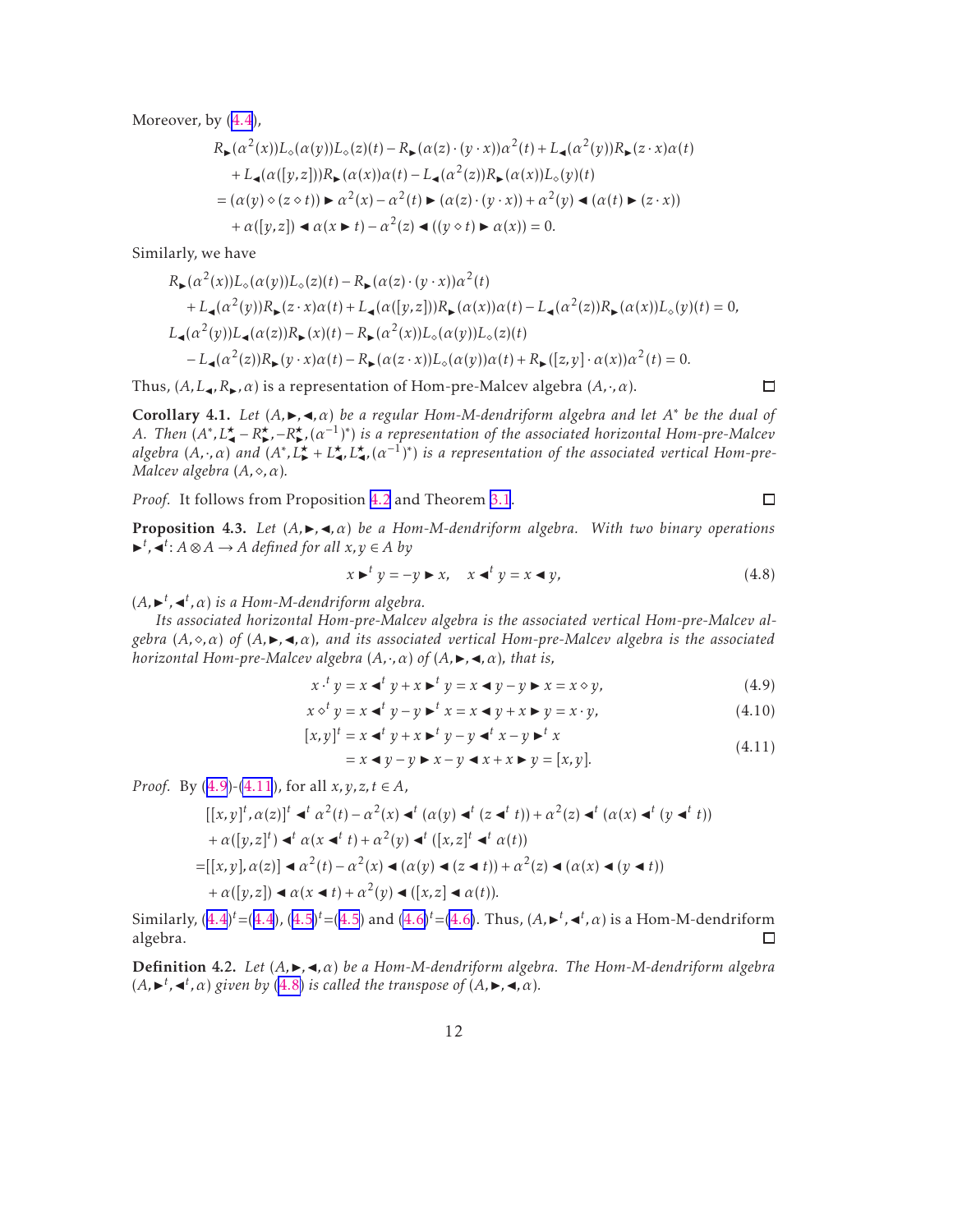### <span id="page-12-0"></span>4.2 Hom-M-dendriform algebras and  $\mathcal{O}$ -operators of Hom-pre-Malcev algebras

Examples of Hom-M-dendriform algebras can be constructed from Hom-pre-Malcev algebras with O-operators. For brevity, we only give the study involving the associated horizontal Hom-pre-Malcev algebras.

**Proposition 4.4.** *Let*  $(A, \cdot, \alpha)$  *be a Hom-pre-Malcev algebra and*  $(V, \ell, r, \beta)$  *be a representation of*  $A$ *. Let T be an O*-operator of  $(A, \cdot, \alpha)$  *associated to*  $(V, \ell, r, \beta)$ *. Then*  $(V, \blacktriangleright, \blacktriangleleft, \beta)$  *is a Hom-M-dendriform algebra, where for all*  $a, b \in V$ *,* 

$$
a \triangleright b = r(T(b))a, \quad a \triangleleft b = \ell(T(a))b.
$$
\n(4.12)

*Therefore, there is a Hom-pre-Malcev algebra on V given in Theorem [4.1](#page-9-0) as the associated horizontal Hom-pre-Malcev algebra of* (*V*, ►, ◄, β), and *T is a morphism of Hom-pre-Malcev algebras. Moreover,*  $T(V) = {T(v) | v \in V} \subseteq A$  *is a Hom-pre-Malcev subalgebra of*  $(A, \cdot, \alpha)$ *, and there is an induced Hom-M*-dendriform algebraic structure on  $(T(V), \rightarrow, \triangleleft, \alpha)$  given for all  $a, b \in V$  by

$$
T(a) \triangleright T(b) = T(a \triangleright b), \quad T(a) \triangleleft T(b) = T(a \triangleleft b).
$$

*Its corresponding associated horizontal Hom-pre-Malcev algebraic structure on T* (*V* ) *is just the subalgebra of the Hom-pre-Malcev* (*A,*·*,α*)*, and T is a homomorphism of Hom-M-dendriform algebras.*

*Proof.* For any  $a, b \in V$ , define  $\cdot_V$ ,  $\diamond_V$ ,  $[-, -]_V : \otimes^3 V \to V$  by

$$
a \cdot_V b = a \blacktriangleleft b + a \blacktriangleright b,
$$
  
\n
$$
a \diamond_V b = a \blacktriangleleft b - b \blacktriangleright a,
$$
  
\n
$$
[a, b]_V = a \cdot_V b - b \cdot_V a = a \diamond_V b - b \diamond_V a.
$$

Using identity [\(3.2\)](#page-7-0), we have

$$
T(a \cdot_V b) = T(a \blacktriangleleft b + a \blacktriangleright b)
$$
  
= 
$$
T(\ell(T(a))b + r(T(b))a) = T(a) \cdot T(b),
$$

and

$$
T([a, b]_V) = T(a \cdot_V b - b \cdot_V a) = T(a) \cdot T(b) - T(b) \cdot T(a) = [T(a), T(b)].
$$

Hence, for any  $a, b, c, d \in V$ , we have

$$
(\beta(c) \diamond_V (b \diamond_V a)) \triangleright \beta^2(d) - \beta^2(a) \triangleright (\beta(b) \cdot_V (c \cdot_V d)) + \beta^2(c) \triangleleft (\beta(a) \triangleright (b \cdot_V d))
$$
  
+  $\beta([b, c]_V) \triangleleft \beta(a \triangleright d) - \beta^2(b) \triangleleft ((c \diamond_V a) \triangleright \beta(d))$   
=  $r(T(\beta^2(d)))(\beta(c) \diamond_V (b \diamond_V a)) - r(T(\beta(b) \cdot_V (c \cdot_V d)))\beta^2(a) + \ell(T(\beta^2(c)))r(T(b \cdot_V d))\beta(a)$   
+  $\ell(T(\beta([b, c]_V)))\beta(r(T(d))a) - \ell(T(\beta^2(b)))r(T(\beta(d)))(c \diamond_V a)$   
=  $r(\alpha^2(T(d)))\rho(\alpha(T(c)))\rho(T(b))a - r(\alpha(T(b)) \cdot (T(c) \cdot T(d)))\beta^2(a) + \ell(\alpha^2(T(c)))r(T(b) \cdot T(d))\beta(a)$   
+  $\ell(\alpha([T(b), T(c)]))r(\alpha(T(d)))\beta(a) - \ell(\alpha^2(T(b)))r(\alpha(T(d)))\rho(T(c))a = 0.$ 

This implies that [\(4.4\)](#page-8-0) holds. Moreover,([4.5](#page-8-0)) holds. Indeed,

$$
\beta^2(c) \blacktriangleleft (\beta(a) \blacktriangleleft (b \blacktriangleright d)) - (\beta(c) \diamond_V (a \diamond_V b)) \blacktriangleright \beta^2(d) - \beta^2(a) \blacktriangleleft (\beta(b) \blacktriangleright (c \cdot_V d))
$$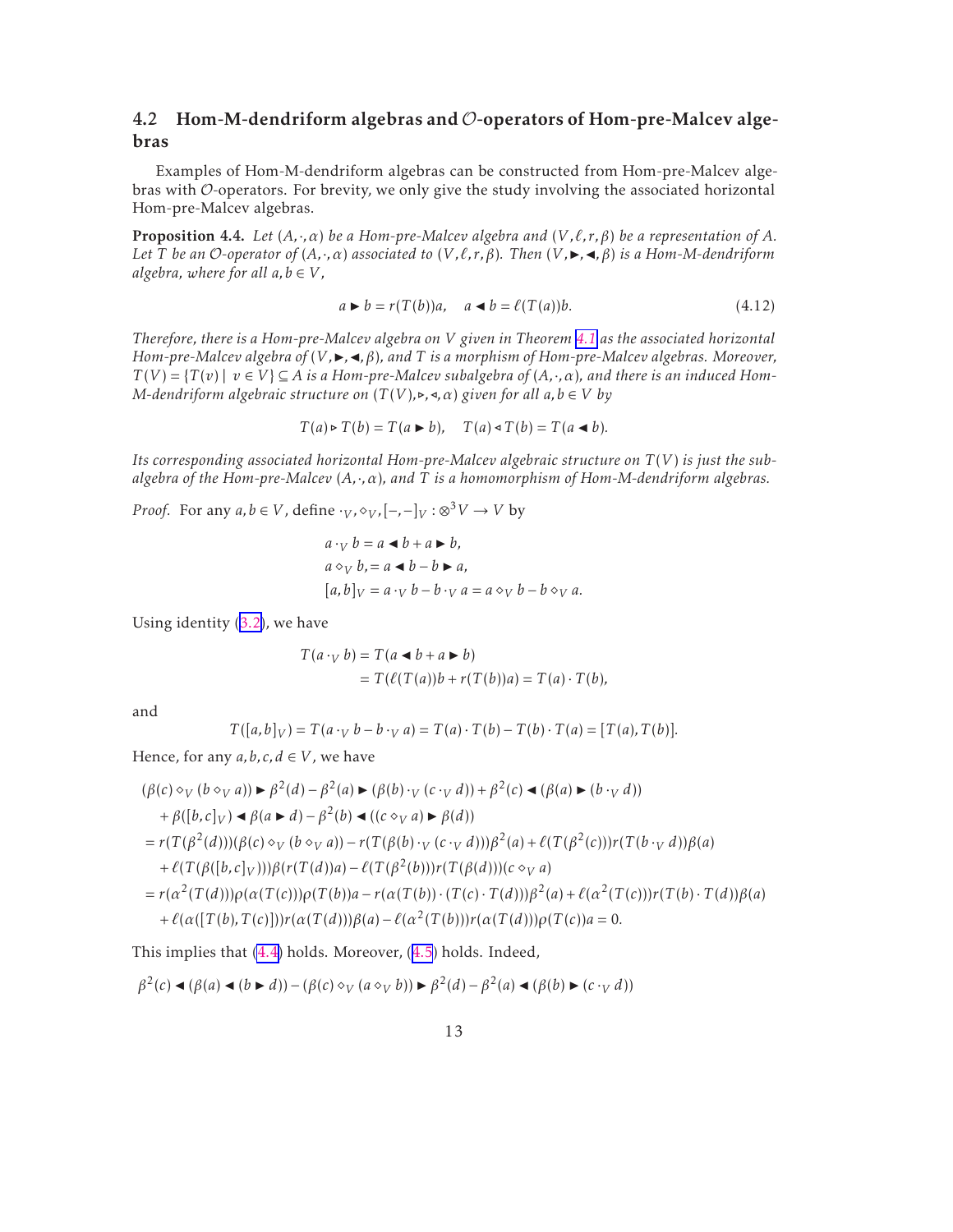<span id="page-13-0"></span>
$$
-\beta(c \diamond_V b) \triangleright \beta(a \cdot_V d) + \beta^2(b) \triangleright ([a, c]_V \cdot_V \beta(d))
$$
  
=\ell(T(\beta^2(c)))\ell(T(\beta(a))r(T(d))b - r(T(\beta^2(d))(\beta(c) \diamond\_V (a \diamond\_V b)) - \ell(T(\beta^2(a)))r(T(c \cdot\_V d))\beta(b)  
-\r(T(\beta(a \cdot\_V b)))\beta(c \diamond\_V b) + r(T([a, c]\_V \cdot\_V \beta(x)))\beta^2(b)  
=\ell(\alpha^2(T(c)))\ell(\alpha(T(a)))r(T(d))b - r(\alpha^2(T(d)))\rho(\alpha(T(c)))\rho(T(a))b - \ell(\alpha^2(T(a)))r(T(c) \cdot T(d))\beta(b)  
-\r(\alpha(T(a) \cdot T(b)))\rho(\alpha(T(c))\beta(b) + r([T(a), T(c)] \cdot \alpha(T(d)))\beta^2(b) = 0.

To prove identity [\(4.6\)](#page-8-0), we compute as follows

$$
\beta^2(c) \triangleright (\beta(a) \cdot \mathbf{v} (b \cdot \mathbf{v} d)) + ([a, b] \mathbf{v} \diamond \mathbf{v} \beta(c)) \triangleright \beta^2(d) - \beta^2(a) \triangleleft (\beta(b) \triangleleft (c \triangleright d)) \n+ \beta(b \diamond \mathbf{v} c) \triangleright \beta(a \cdot \mathbf{v} d) + \beta^2(b) \triangleleft ((a \diamond \mathbf{v} c) \triangleright \beta(d)) \n= r(\alpha(T(a)) \cdot (T(b) \cdot T(d))) \beta^2(c) + r(\alpha^2(T(d))) \rho([T(a), T(b)]) \beta(c) - \ell(\alpha^2(T(a))) \ell(\alpha(T(b))) r(T(d))c \n+ r(\alpha(T(a) \cdot T(d))) \rho(\alpha(T(b))) \beta(c) + \ell(\alpha^2(T(b))) r(\alpha(T(d))) \rho(T(a))c = 0.
$$

Similarly, we have

$$
[[a,b]_V, \beta(c)]_V \triangleleft \beta^2(d) - \beta^2(a) \triangleleft (\beta(b) \triangleleft (c \triangleleft d)) + \beta^2(c) \triangleleft (\beta(a) \triangleleft (b \triangleleft d))
$$
  
+  $\beta([b,c]_V) \triangleleft \beta(a \triangleleft d) + \beta^2(b) \triangleleft ([a,c]_V \triangleleft \beta(d))$   
=  $\ell([[T(a),T(b)], \alpha(T(c))])\beta^2(d) - \ell(\alpha^2(T(a)))\ell(\alpha(T(b)))\ell(T(c)) + \ell(\alpha^2(T(c)))\ell(\alpha(T(a)))\ell(T(b))d$   
+  $\ell(\alpha([T(b),T(c)])\ell(\alpha(T(a)))\beta(d) + \ell(\alpha^2(T(b)))\ell([T(a),T(c)])\beta(d) = 0.$ 

Now, we introduce the following concept of Rota-Baxter operator on a Hom-pre-Malcev algebra which is a particular case of  $\mathcal{O}$ -operator associated to the regular representation.

**Definition 4.3.** *Let*  $(A, \cdot, \alpha)$  *be a Hom-pre-Malcev algebra. A linear map*  $\mathcal{R}: A \longrightarrow A$  *is called a Rota-Baxter operator of weight zero on A if for all*  $x, y \in A$ *,* 

$$
\mathcal{R} \circ \alpha = \alpha \circ \mathcal{R}, \qquad \mathcal{R}(x) \cdot \mathcal{R}(y) = \mathcal{R}(\mathcal{R}(x) \cdot y + x \cdot \mathcal{R}(y)).
$$

Corollary 4.2. *Let* (*A,*·*,α*) *be a Hom-pre-Malcev algebra and* R : *A* → *A be a Rota-Baxter operator of weight* 0 *for A. Define new operations on A by*

$$
x \triangleright y = x \cdot \mathcal{R}(y), \qquad x \triangleleft y = \mathcal{R}(x) \cdot y.
$$

*Then*  $(A, \blacktriangleright, \blacktriangleleft, \alpha)$  *is a Hom-M-dendriform algebra.* 

Theorem 4.2. *Let* (*A,*·*,α*) *be a Hom-pre-Malcev algebra. Then there exists a compatible Hom-Mdendriform algebra if and only if there exists an invertible* O*-operator on A associated to a representation*  $(V, \ell, r, \beta)$ *.* 

*Proof.* Let *T* be an invertible O-operator of *A* associated to  $(V, \ell, r, \beta)$ . Then, using [\(4.12](#page-12-0)), there is a Hom-M-dendriform algebra structure on  $T(V) = A$  given for all  $a, b \in V$  by

$$
T(a) \blacktriangleright T(b) = T(r(T(b))a), \quad T(a) \blacktriangleleft T(b) = T(\ell(T(a))b).
$$

If we put  $x = T(a)$  and  $y = T(b)$ , then we get

$$
x \triangleright y = T(r(y))T^{-1}(x)), \quad x \triangleleft y = T(\ell(x))T^{-1}(y)).
$$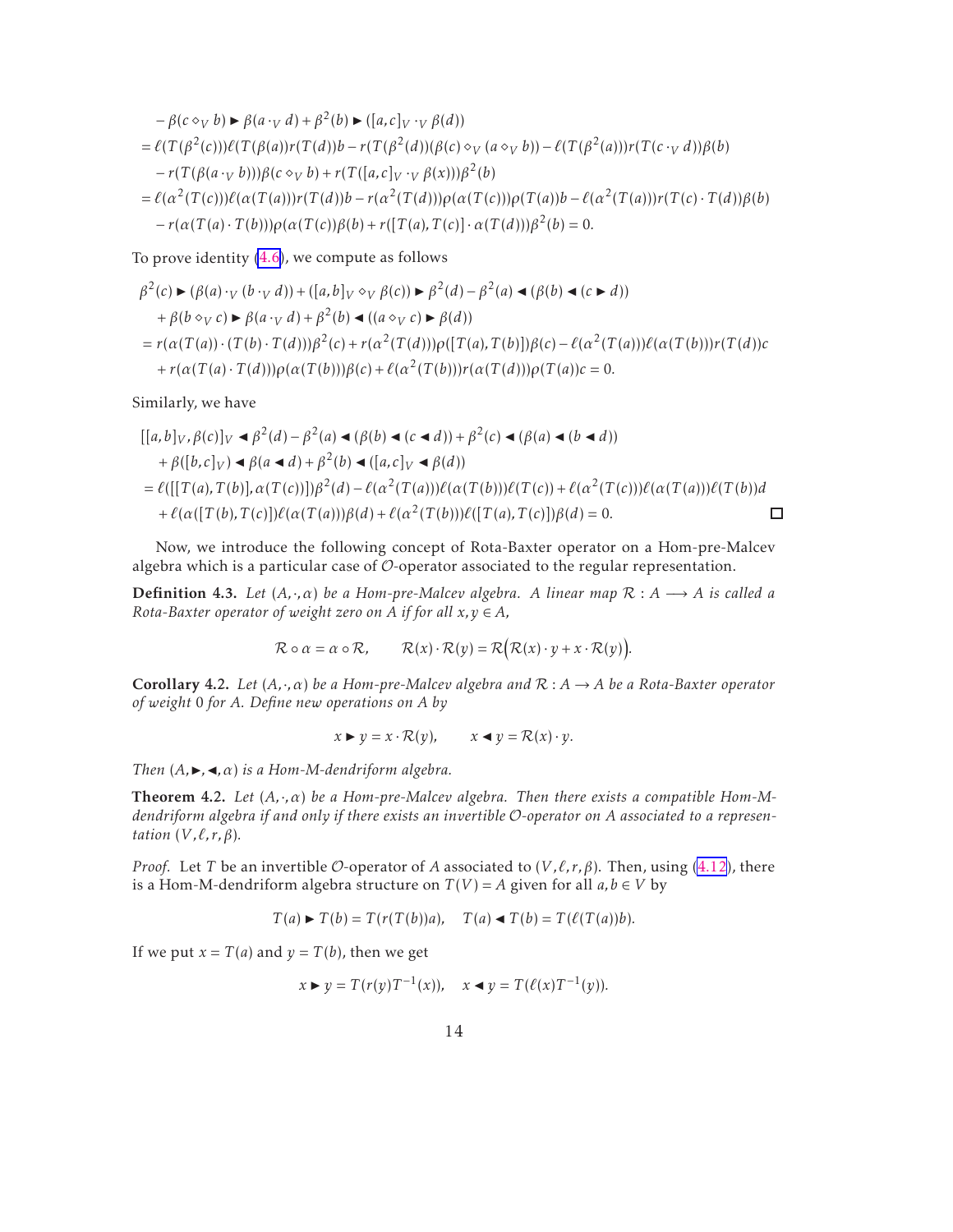<span id="page-14-0"></span>This is compatible Hom-M-dendriform algebra structure on *A*. Indeed,

$$
x \triangleleft y + x \triangleright y = T(\ell(x)T^{-1}(y)) + T(r(y)T^{-1}(x)),
$$
  

$$
TT^{-1}(x) \cdot TT^{-1}(y) = x \cdot y.
$$

Conversely, let  $(A, \blacktriangleright, \blacktriangleleft, \alpha)$  be a Hom-M-dendriform algebra and  $(A, \cdot, \alpha)$  be the associated horizontal Hom-pre-Malcev algebra. Then  $(A, L_{\blacktriangleleft}, R_{\blacktriangleright}, \alpha)$  is a representation of  $(A, \cdot, \alpha)$  and the identity map  $id: A \to A$  is an invertible O-operator of  $(A, \cdot, \alpha)$  associated to  $(A, L_{\blacktriangleleft}, R_{\blacktriangleright}, \alpha)$ .  $\Box$ 

**Lemma 4.1.** Let  $\mathcal{R}_1$  and  $\mathcal{R}_2$  be two commuting Rota-Baxter operators (of weight zero) on a Hom-*Malcev algebra* (*A,*[−*,*−]*,α*)*. Then* R<sup>2</sup> *is a Rota-Baxter operator* (*of weight zero*) *on the Hom-pre-Malcev algebra*  $(A, \cdot, \alpha)$ *, where for all*  $x, y \in A$ *,* 

$$
x \cdot y = [\mathcal{R}_1(x), y].
$$

*Proof.* For any  $x, y \in A$ ,

$$
\mathcal{R}_2(x) \cdot \mathcal{R}_2(y) = [\mathcal{R}_1(\mathcal{R}_2(x)), \mathcal{R}_2(y)] = \mathcal{R}_2([\mathcal{R}_1(\mathcal{R}_2(x)), y] + [\mathcal{R}_1(x), \mathcal{R}_2(y)])
$$
  
=  $\mathcal{R}_2(\mathcal{R}_2(x) \cdot y + x \cdot \mathcal{R}_2(y)).$ 

**Corollary 4.3.** Let  $\mathcal{R}_1$  and  $\mathcal{R}_2$  be two commuting Rota-Baxter operators (of weight zero) on a Hom-*Malcev algebra* (*A,*[−*,*−]*,α*)*. Then there exists a Hom-M-dendriform algebra structure on A given for all*  $x, y \in A$  *by* 

$$
x \triangleright y = [\mathcal{R}_1(x), \mathcal{R}_2(y)], \quad x \blacktriangleleft y = [\mathcal{R}_1(\mathcal{R}_2(x)), y]. \tag{4.13}
$$

*Proof.* By Lemma 4.1,  $\mathcal{R}_2$  is a Rota-Baxter operator of weight zero on  $(A, \cdot, \alpha)$ , where

$$
x \cdot y = [\mathcal{R}_1(x), y].
$$

Then, applying Corollary [4.2,](#page-13-0) there exists a Hom-M-dendriform algebraic structure on *A* given for all  $x, y \in A$  by  $x \in y = x \cdot R_2(y) = [R_1(x), R_2(y)]$  and  $x \in y = R_2(x) \cdot y = [R_1(R_2(x)), y]$ . □

Exemple 4.1. *Consider the* 4*-dimensional Hom-Malcev algebra and the Rota-Baxter operators* R *given in* [[23,](#page-22-0) Example 3.2]*. Then, there is a Hom-M-dendriform algebraic structure on A given for all*  $x, y \in A$  *by*  $x \blacktriangleright_{\alpha} y = \alpha([\mathcal{R}(x), \mathcal{R}(y)])$  *and*  $x \blacktriangleleft_{\alpha} y = \alpha([\mathcal{R}^2(x), y])$ *, that is* 

| $\blacktriangleright_{\alpha}$ $e_1$ $e_2$ $e_3$ $e_4$                                                                                                 |  |  |  | $\blacktriangleleft_{\alpha}$ $e_1$ $e_2$ $e_3$ $e_4$                                                                                                                       |  |
|--------------------------------------------------------------------------------------------------------------------------------------------------------|--|--|--|-----------------------------------------------------------------------------------------------------------------------------------------------------------------------------|--|
| $\begin{array}{c cccc} e_1 & 0 & \lambda_1e_3 & 0 & 0 \\ e_2 & -\lambda_1e_3 & 0 & 0 & 0 \\ e_3 & 0 & 0 & 0 & 0 \\ e_4 & 0 & 0 & 0 & 0 \\ \end{array}$ |  |  |  | $\left. \begin{array}{cccc} e_1 & \frac{a_4}{2} e_4 & -\alpha(e_2) & e_3 & -e_4 \\ e_2 & 0 & 0 & 0 & 0 \\ e_3 & 0 & 0 & 0 & 0 \\ e_4 & 0 & 0 & 0 & 0 \end{array} \right. .$ |  |
|                                                                                                                                                        |  |  |  |                                                                                                                                                                             |  |
|                                                                                                                                                        |  |  |  |                                                                                                                                                                             |  |
|                                                                                                                                                        |  |  |  |                                                                                                                                                                             |  |

Exemple 4.2. *Consider the* 5*-dimensional Hom-Malcev algebra and Rota-Baxter operators* R *given in* [\[23](#page-22-0), Example 3.3]*. Then, there is a Hom-M-dendriform algebraic structure on A given for all*  $x, y \in A$  *by*  $x \blacktriangleright_{\alpha} y = \alpha([\mathcal{R}(x), \mathcal{R}(y)])$ *,*  $x \blacktriangleleft_{\alpha} y = \alpha([\mathcal{R}^2(x), y])$ *, that is* 

| $\blacktriangleright_{\alpha}$ $e_1$ $e_2$ $e_3$ $e_4$ $e_5$ |  |  |  |                                                                                                             |  | $\blacktriangleleft_{\alpha}$ $e_1$ $e_2$ $e_3$ $e_4$ $e_5$ |
|--------------------------------------------------------------|--|--|--|-------------------------------------------------------------------------------------------------------------|--|-------------------------------------------------------------|
| $e_1$ 0 0 0 $be_3$ 0                                         |  |  |  | $e_1$ -a <sub>4</sub> e <sub>2</sub> -a <sub>5</sub> e <sub>3</sub> 0 e <sub>2</sub> $\frac{-ba_4}{a_5}e_3$ |  |                                                             |
| $e_2$ 0 0 0 0 0                                              |  |  |  | $e_2$ 0 0 0 0 0                                                                                             |  |                                                             |
| $e_3$ 0 0 0 0 0                                              |  |  |  | $e_3$ 0 0 0 0 0                                                                                             |  |                                                             |
| $e_4$ -be <sub>3</sub> 0 0 0 0                               |  |  |  | $e_4$ 0 0 0 0 0                                                                                             |  |                                                             |
| $e_5$ 0 0 0 0 0                                              |  |  |  | $e_5$ 0 0 0 0 0                                                                                             |  |                                                             |

*.*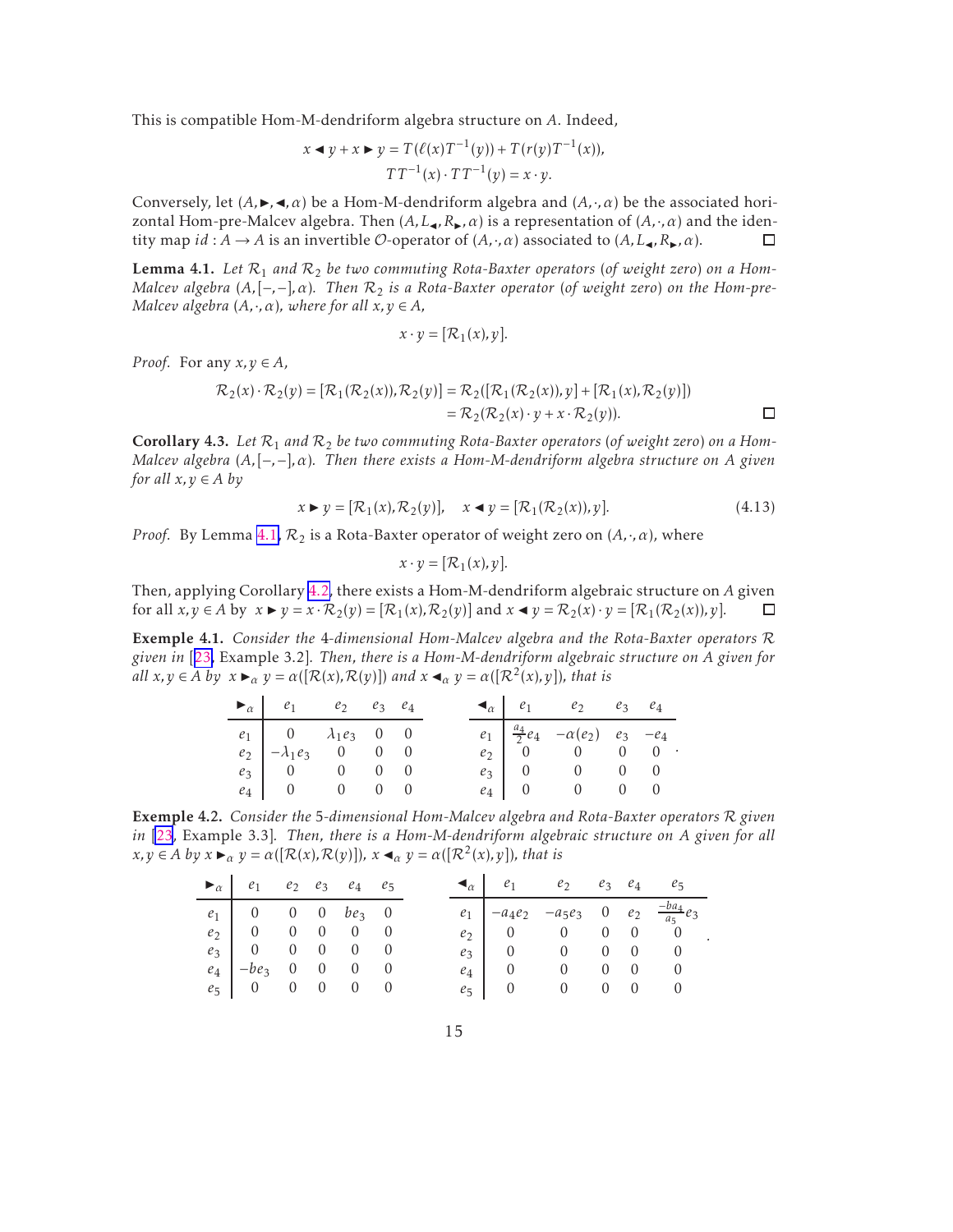<span id="page-15-0"></span>In the sequel, we give the relation between Hessian structure and Hom-M-dendriform algebras.

Definition 4.4. *A Hessian structure on a regular Hom-pre-Malcev algebra is a symmetric nondegenerate satisfying, for all*  $x, y, z \in A$ *,* 

$$
\mathcal{B}(\alpha(x), \alpha(y)) = \mathcal{B}(x, y),\tag{4.14}
$$

$$
\mathcal{B}(x \cdot y, \alpha(z)) - \mathcal{B}(\alpha(x), y \cdot z) = \mathcal{B}(y \cdot x, \alpha(z)) - \mathcal{B}(\alpha(y), x \cdot z). \tag{4.15}
$$

Proposition 4.5. *Let* (*A,*·*,α*) *be a regular Hom-pre-Malcev algebra with a Hessian structure* B*, and*  $(A^*, ad^*, -R^*, (\alpha^{-1})^*)$  *be a representation of*  $(A, \cdot, \alpha)$ *. Then there exists a compatible Hom-Mdendriform algebra structure on* (*A,*·*,α*) *given for all x,y,z* ∈ *A by*

$$
\mathcal{B}(x \blacktriangleright y, \alpha(z)) = \mathcal{B}(\alpha(x), z \cdot y), \qquad \mathcal{B}(x \blacktriangleleft y, \alpha(z)) = -\mathcal{B}(\alpha(y), [x, z]). \tag{4.16}
$$

*Proof.* Define the linear map  $T : A^* \to A$  by  $\langle T^{-1}(x), y \rangle = \mathcal{B}(x, y)$ . Since  $\mathcal B$  is  $\alpha$ -symmetric and using  $(4.15)$ , we obtain that *T* is an invertible *O*-operator on *A* associated to the representation  $(A^*, ad^*, -R^*, (a^{-1})^*)$ . By Corollary [4.2](#page-13-0), there exists a compatible Hom-M-dendriform algebra structure given by  $x \triangleright y = -T(R^*(y)T^{-1}(x))$ ,  $x \triangleleft y = T(ad^*(x)T^{-1}(y))$ . Hence,

$$
\mathcal{B}(x \triangleright y, \alpha(z)) = -\left\langle T^{-1}(x \triangleright y, \alpha(z)\right\rangle = -\left\langle R^*(y)T^{-1}(x), \alpha(z)\right\rangle = \left\langle T^{-1}(x), \alpha(z) \cdot \alpha(y)\right\rangle
$$
  
\n
$$
= \mathcal{B}(x, \alpha(z) \cdot \alpha(y)) = \mathcal{B}(x, \alpha(z \cdot y)) = \mathcal{B}(\alpha(x), \alpha^2(z \cdot y)) = \mathcal{B}(\alpha(x), z \cdot y),
$$
  
\n
$$
\mathcal{B}(x \blacktriangleleft y, \alpha(z)) = \left\langle T^{-1}(x \blacktriangleleft y, \alpha(z)\right) = \left\langle ad^*(x)T^{-1}(y), \alpha(z)\right\rangle = -\left\langle T^{-1}(y), [\alpha(x), \alpha(z)]\right\rangle
$$
  
\n
$$
= -\mathcal{B}(y, [\alpha(x), \alpha(z)]) = -\mathcal{B}(y, \alpha([x, z])) = -\mathcal{B}(\alpha(y), \alpha^2([x, z])) = -\mathcal{B}(\alpha(y), [x, z]).
$$

## 5 Hom-M-dendriform algebras starting from Hom-alternative quadri-algebras

Hom-M-dendriform algebras are related to Hom-alternative quadri-algebras in the same way Hom-L-dendriform algebras are related to Hom-quadri-algebras (see [\[15](#page-21-0)] for more details). In the following, we recall the notion of representation of Hom-pre-alternative algebras introduced in[[47\]](#page-23-0).

Definition 5.1 ( [\[47\]](#page-23-0)). *Let* (*A,*≺*,*≻*,α*) *be a Hom-pre-alternative algebra and* (*V ,β*) *a vector space. Let*  $L_>, R_>, L_>, R_>, K_$  : *A* → *End*(*V*) *be linear maps. Then,* (*V, L*, *R*<sub>></sub>*, R*<sub>></sub>*, B*<sub> $>$ *, β*) *ia called a representa-*</sub> tion of  $(A \prec, \succ, \alpha)$  if for any  $x, y \in A$ , and  $x * y = x \prec y + y \succ x$ ,  $L = L_{\prec} + L_{\succ}$  and  $R = R_{\prec} + R_{\succ}$ ,

$$
L_{>}(x * y + y * x)\beta = L_{>}(\alpha(x))L_{>}(y) + L_{>}(\alpha(y))L_{>}(x), \qquad (5.1)
$$

$$
R_{>}(\alpha(y))(L(x) + R(x)) = L_{>}(\alpha(x))R_{>}(y) + R_{>}(x > y)\beta, \tag{5.2}
$$

$$
R_{<}(\alpha(y))L_{>}(x) + R_{<}(\alpha(y))R_{<}(x) = L_{>}(\alpha(x))R_{<}(y) + R_{<}(x*y)\beta,
$$
\n(5.3)

$$
R_{\prec}(\alpha(y))R_{\succ}(x) + R_{\succ}(\alpha(y))L_{\prec}(x) = L_{\prec}(\alpha(x))R(y) + R_{\succ}(x*y)\beta,
$$
\n(5.4)

$$
L_{<}(y \prec x)\beta + L_{<}(x > y)\beta = L_{<}(a(y))L(x) + L_{>}(a(y))L_{>}(x), \tag{5.5}
$$

$$
R_{\prec}(\alpha(x))L_{>}(y) + L_{>}(y > x)\beta = L_{>}(y)R_{<}(x) + L_{>}(\alpha(y))L_{>}(x), \tag{5.6}
$$

$$
R_{\prec}(\alpha(x))R_{\succ}(y) + R_{\succ}(\alpha(y))R(x) = R_{\succ}(y \prec x)\beta + R_{\succ}(x \succ y)\beta, \tag{5.7}
$$

$$
L_{\prec}(y > x)\beta + R_{>}(\alpha(x))L(y) = L_{>}(\alpha(y))L_{<}(x) + L_{>}(\alpha(y))R_{>}(y),
$$
 (5.8)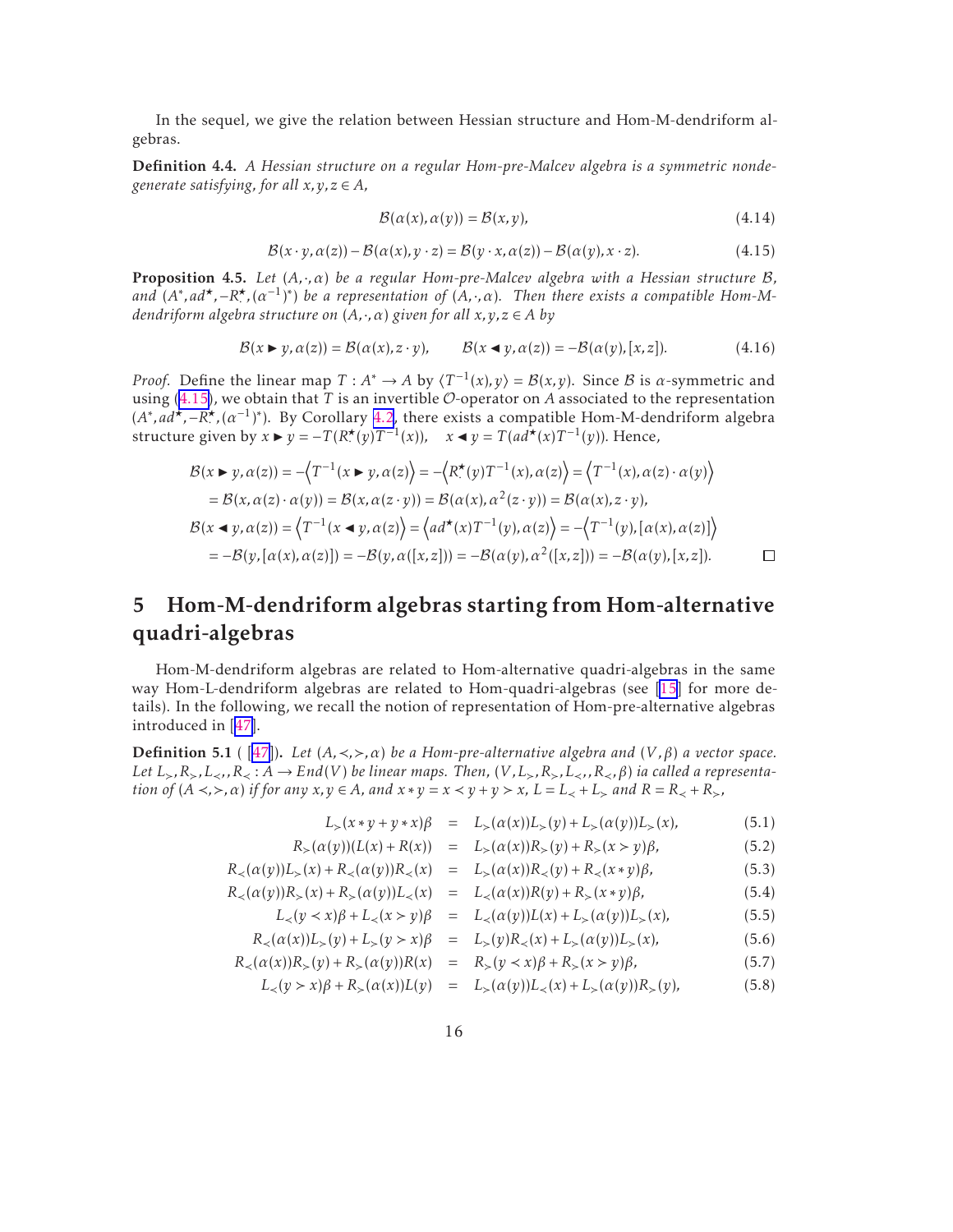$$
R_{\prec}(\alpha(x))R_{\prec}(y) + R_{\prec}(\alpha(y))R_{\prec}(x) = R_{\prec}(x * y + y * x)\beta,
$$
\n(5.9)

$$
R_{\prec}(\alpha(y))L_{\prec}(x) + L_{\prec}(x \prec y)\beta = L_{\prec}(\alpha(x))(R(y) + L(y)).
$$
\n(5.10)

<span id="page-16-0"></span>Proposition 5.1. *A tuple* (*V ,L*≻*,R*≻*,L*≺*,R*≺*,β*) *is a representation of a Hom-pre-alternative algebra* (*A,*≺*,*≻*,α*) *if and only if the direct sum* (*A*⊕*V ,*≪*,*≫*,α* +*β*) *is a Hom-pre-alternative algebra, where for any*  $x, y \in A$ *, a, b*  $\in V$ *,* 

$$
(x+a) \ll (y+b) = x \lt y + L_{\lt}(x)b + R_{\lt}(y)a,
$$
  
\n
$$
(x+a) \gg (y+b) = x > y + L_{\gt}(x)b + R_{\gt}(x)a,
$$
  
\n
$$
(\alpha \oplus \beta)(x+a) = \alpha(x) + \beta(a).
$$

*We denote it by*  $A \ltimes_{L_1}^{\alpha,\beta}$  $\sum_{L > R > L < R} R$ <sup>*V*</sup> *or simply*  $A \ltimes V$ *.* 

Definition 5.2. *Let* (*V ,*l*,*r*,β*) *be a representation of a Hom-alternative algebra* (*A,*∗*,α*)*. An* O*operator of Hom-alternative algebra* (*A,*∗*,α*) *with respect to the representation* (*V ,*l*,*r*,β*) *is a linear map*  $T: V \to A$  *such that, for all*  $a, b \in V$ *,* 

$$
\alpha \circ T = T \circ \beta \text{ and } T(a) * T(b) = T\big(\mathfrak{l}(T(a))b + \mathfrak{r}(T(b))a\big).
$$
 (5.11)

Remark 5.1. *Rota-Baxter operator of weight* 0 *on a Hom-alternative algebra* (*A,*∗*,α*) *is an* O*operator associated to the representation* (*A,L,R,α*)*, where L and R are the left and right multiplication operators corresponding to the multiplication* ∗*.*

Recall from [\[39](#page-23-0)] that a Hom-algebra  $(A, [-, -], \alpha)$  is said to be a Hom-Malcev admissible algebra if, for any elements  $x, y \in A$ , the bracket  $[-,-]: A \times A \rightarrow A$  defined by  $[x, y] = x * y - y * x$ satisfies the Hom-Malcev identity.

**Proposition 5.2** ( [\[23\]](#page-22-0)). Let  $T: V \to A$  be an O-operator of Hom-alternative algebra  $(A, *, \alpha)$  with *respect to the representation*  $(V, I, r, \beta)$ *. Then*  $(V, \langle , \rangle, \beta)$  *be a Hom-pre-alternative algebra, where for all*  $a, b \in V$ *,* 

$$
a > b = \mathfrak{l}(T(a))b \text{ and } a < b = \mathfrak{r}(T(b))a. \tag{5.12}
$$

*Moreover, if* (*V ,*·*,β*) *is the multiplicative Hom-pre-Malcev algebra associated to the Hom-Malcev admissible algebra*  $(A, [-,-], \alpha)$  *on the representation*  $(V, [-r, \beta)$ *, then*  $a \cdot b = a > b - b < a$ *.* 

Corollary 5.1 ( [\[23\]](#page-22-0)). *Let* (*A,*∗*,α*) *be a Hom-alternative algebra and* R : *A* → *A be a Rota-Baxter operator of weight* 0 *such that*  $R\alpha = \alpha R$ *. If multiplications*  $\prec$  *and*  $>$  *on A* are defined for all  $x, y \in A$ *by*  $x \lt y = x * R(y)$  *and*  $x > y = R(x) * y$ *, then*  $(A, \lt,, >, \alpha)$  *is a Hom-pre-alternative algebra.* 

*Moreover, if* (*A,*·*,α*) *be the multiplicative Hom-pre-Malcev algebra associated to the Hom-Malcev admissible algebra*  $(A, [-,-], \alpha)$ *, then*  $x \cdot y = x > y - y < x$ *.* 

Now, we introduce the Hom version of alternative quadri-algebras.

**Definition 5.3.** *Hom-alternative quadri-algebra is a* 6-tuple  $(A, \nwarrow, \swarrow, \nearrow, \searrow, \alpha)$  *consisting of a vector space A, four bilinear maps* տ*,*ւ*,*ր*,*ց: *A* × *A* → *A and a linear map α* : *A* → *A which is algebra morphism such that the following axioms are satisfied for all*  $x, y, z \in A$ :

> $((x, y, z))_{\alpha}^r + ((y, x, z))_{\alpha}^m = 0,$   $((x, y, z))_{\alpha}^r + ((x, z, y))_{\alpha}^r = 0,$  $((x, y, z))_{\alpha}^{n} + ((y, x, z))_{\alpha}^{w} = 0,$   $((x, y, z))_{\alpha}^{n} + ((x, z, y))_{\alpha}^{ne} = 0,$  $((x, y, z))_{\alpha}^{ne} + ((y, x, z))_{\alpha}^{e} = 0,$   $((x, y, z))_{\alpha}^{w} + ((x, z, y))_{\alpha}^{sw} = 0,$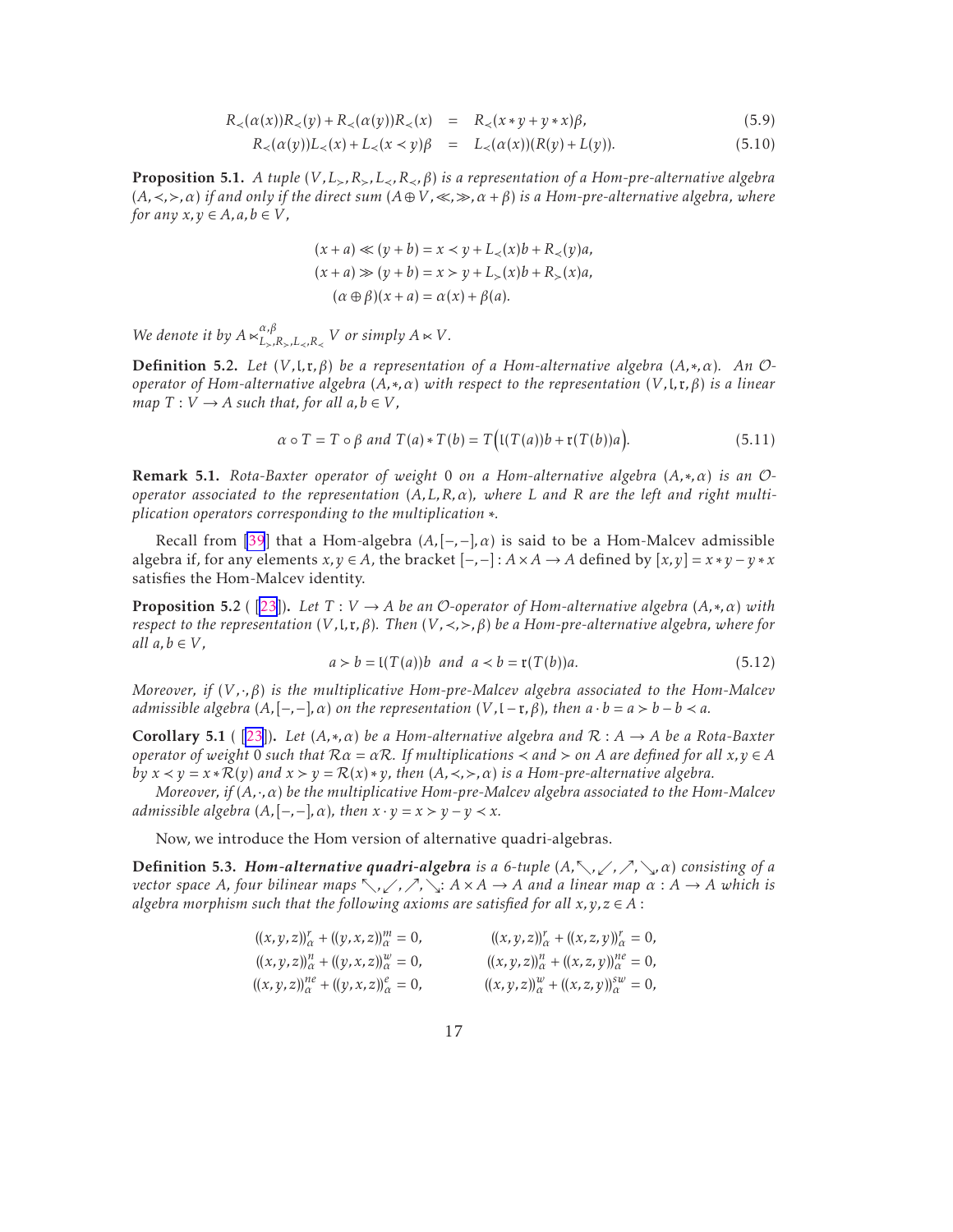$$
((x, y, z))_{\alpha}^{sw} + ((y, x, z))_{\alpha}^{s} = 0, \qquad \qquad ((x, y, z))_{\alpha}^{m} + ((x, z, y))_{\alpha}^{l} = 0, ((x, y, z))_{\alpha}^{l} + ((y, x, z))_{\alpha}^{l} = 0,
$$

*where*

$$
((x, y, z))_{\alpha}^{r} = (x \nwarrow y) \nwarrow \alpha(z) - \alpha(x) \nwarrow (y * z) \quad \text{(right } \alpha\text{-associator)}
$$
\n
$$
((x, y, z))_{\alpha}^{\beta} = (x * y) \searrow \alpha(z) - \alpha(x) \searrow (y \searrow z) \quad \text{(left } \alpha\text{-associator)}
$$
\n
$$
((x, y, z))_{\alpha}^{m} = (x \searrow y) \nwarrow \alpha(z) - \alpha(x) \searrow (y \nwarrow z) \quad \text{(middle } \alpha\text{-associator)}
$$
\n
$$
((x, y, z))_{\alpha}^{n} = (x \nearrow y) \nwarrow \alpha(z) - \alpha(x) \nearrow (y < z) \quad \text{(north } \alpha\text{-associator)}
$$
\n
$$
((x, y, z))_{\alpha}^{w} = (x \nearrow y) \nwarrow \alpha(z) - \alpha(x) \nearrow (y \nearrow z) \quad \text{(west } \alpha\text{-associator)}
$$
\n
$$
((x, y, z))_{\alpha}^{s} = (x \searrow y) \nearrow \alpha(z) - \alpha(x) \searrow (y \nearrow z) \quad \text{(south } \alpha\text{-associator)}
$$
\n
$$
((x, y, z))_{\alpha}^{n e} = (x \vee y) \nearrow \alpha(z) - \alpha(x) \searrow (y \nearrow z) \quad \text{(east } \alpha\text{-associator)}
$$
\n
$$
((x, y, z))_{\alpha}^{n e} = (x \wedge y) \nearrow \alpha(z) - \alpha(x) \nearrow (y > z) \quad \text{(north-east } \alpha\text{-associator)}
$$
\n
$$
((x, y, z))_{\alpha}^{s w} = (x \prec y) \nearrow \alpha(z) - \alpha(x) \nearrow (y \vee z) \quad \text{(south-west } \alpha\text{-associator)}
$$

$$
x > y = x \nearrow y + x \searrow y,
$$
  
\n
$$
x < y = x \searrow y + x \swarrow y,
$$
  
\n
$$
x \vee y = x \searrow y + x \swarrow y,
$$
  
\n
$$
x \wedge y = x \nearrow y + x \searrow y,
$$
  
\n
$$
x \wedge y = x \nearrow y + x \searrow y,
$$
  
\n
$$
y + x \searrow y,
$$
  
\n
$$
y + x \searrow y.
$$

Lemma 5.1. *Let* (*A,*ր*,*ց*,*ւ*,*տ*,α*) *be some Hom-alternative quadri-algebra. Then* (*A,*≺*,*≻*,α*) *and* (*A,*∨*,*∧*,α*) *are Hom-pre-alternative algebras (called respectively horizontal and vertical Hom-prealternative structures associated to A), and* (*A,*∗*,α*) *is a Hom-alternative algebra.*

A morphism  $f : (A, \nwarrow, \swarrow, \nearrow, \searrow, \alpha) \rightarrow (A', \nwarrow', \swarrow', \nearrow', \searrow', \alpha')$  of Hom-alternative quadrialgebras is a linear map  $f : A \to A'$  satisfying  $f(x \nearrow y) = f(x) \nearrow' f(y)$ ,  $f(x \searrow y) = f(x) \searrow'$  $f(y), f(x \nwarrow y) = f(x) \nwarrow' f(y)$  and  $f(x \swarrow y) = f(x) \swarrow' f(y)$ , for all  $x, y \in A$ , as well as  $f \alpha = \alpha' f$ .

**Proposition 5.3.** Let  $(A, \nwarrow, \swarrow, \nearrow, \searrow)$  be an alternative quadri-algebra and  $\alpha : A \rightarrow A$  an alterna*tive quadri-algebra endomorphism. Define*  $\chi_{\alpha}$ *, ∕<sub>α</sub>*, ∕<sub>α</sub>,  $\chi_{\alpha}$ *; A* × *A* → *A by* 

$$
x \searrow_{\alpha} y = \alpha(x) \searrow \alpha(y), \qquad x \nearrow_{\alpha} y = \alpha(x) \nearrow \alpha(y),
$$
  

$$
x \swarrow_{\alpha} y = \alpha(x) \swarrow \alpha(y), \qquad x \searrow_{\alpha} y = \alpha(x) \searrow \alpha(y),
$$

*for all*  $x, y \in A$ *. Then*  $A_\alpha := (A, \neg \neg \alpha, \neg \neg \alpha, \neg \alpha, \neg \alpha)$  *is a multiplicative Hom-alternative quadrialgebra, called the Yau twist of A. Moreover, assume that* (*A* ′ *,*տ′ *,*ւ′ *,*ր′ *,*ց′ ) *is another alternative*  $q$ uadri-algebra and  $\alpha' : A' \to A'$  is an alternative quadri-algebra morphism and  $f : A \to A'$  is an *alternative quadri-algebra morphism satisfying*  $f \alpha = \alpha' f$ . Then  $f : A_{\alpha} \to A'_{\alpha'}$  is a Hom-alternative *quadri-algebra endomorphism.*

*Proof.* We define the following operations  $x >_{\alpha} y := x \nearrow_{\alpha} y + x \searrow_{\alpha} y$ ,  $x <_{\alpha} y := x \nwarrow_{\alpha} y + x \swarrow_{\alpha} y$ ,  $x\vee_\alpha y:=x\searrow_\alpha y+x\swarrow_\alpha y$ ,  $x\wedge_\alpha y:=x\nearrow_\alpha y+x\searrow_\alpha y$  and  $x*_\alpha y:=x\searrow_\alpha y+x\nearrow_\alpha y+x\searrow_\alpha y+x\searrow_\alpha y$ , for all  $x, y \in A$ . It is easy to get  $x >_{\alpha} y = \alpha(x) > \alpha(y)$ ,  $x <_{\alpha} y = \alpha(x) < \alpha(y)$ ,  $x \vee_{\alpha} y = \alpha(x) \vee \alpha(y)$ ,  $x \wedge_{\alpha} y = \alpha(x) \vee \alpha(y)$  $y = \alpha(x) \wedge \alpha(y)$  and  $x *_{\alpha} y = \alpha(x) * \alpha(y)$  for all  $x, y \in A$ . Since  $\alpha$  is a quadri-alternative algebra endomorphism, for all  $x, y, z \in A$ ,

$$
((x,y,z))_{\alpha}^{n e} + ((y,x,z))_{\alpha}^{e} = (x \wedge_{\alpha} y) \nearrow_{\alpha} \alpha(z) - \alpha(x) \nearrow_{\alpha} (y >_{\alpha} z)
$$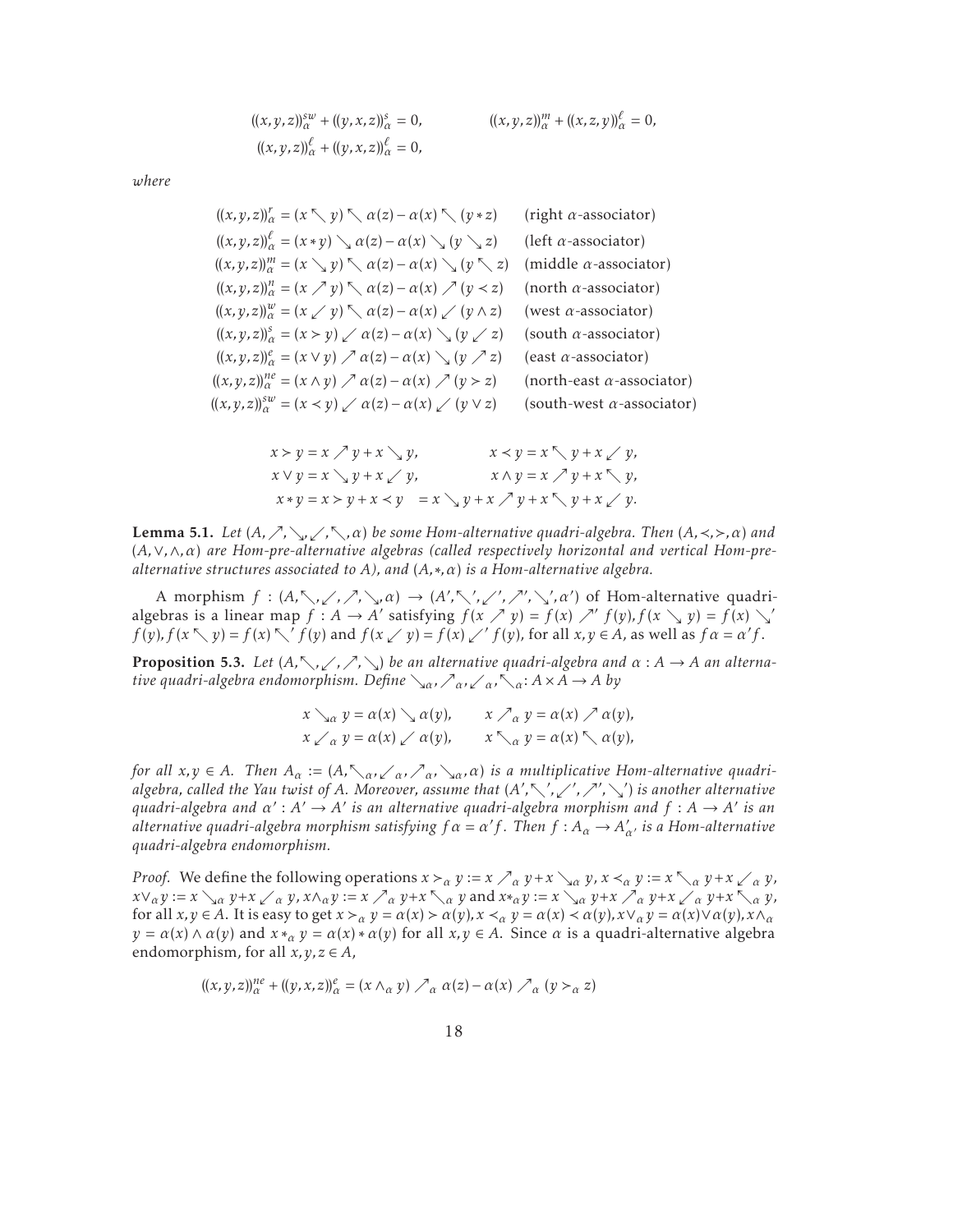+ 
$$
(y \vee_{\alpha} x) \nearrow_{\alpha} \alpha(z) - \alpha(y) \searrow_{\alpha} (x \nearrow_{\alpha} z)
$$
  
\n=  $(\alpha^2(x) \wedge \alpha^2(y)) \nearrow \alpha^2(z) - \alpha^2(x) \nearrow (\alpha^2(y) > \alpha^2(z))$   
\n+  $(\alpha^2(y) \vee \alpha^2(x)) \nearrow \alpha^2(z) - \alpha^2(y) \searrow (\alpha^2(x) \nearrow \alpha^2(z))$   
\n=  $\alpha^2((x, y, z))^{n e} + \alpha^2((y, x, z))^e = 0$ .

 $\Box$ 

<span id="page-18-0"></span>**Remark 5.2.** *Let*  $(A, \nwarrow, \swarrow, \nearrow, \searrow, \alpha)$  *be a Hom-alternative quadri-algebra and*  $\gamma : A \to A$  *be a Homalternative quadri-algebra morphism. Define new multiplications on A by*

$$
x \nearrow' y = \gamma(x) \nearrow \gamma(y), \quad x \searrow' y = \gamma(x) \searrow \gamma(y),
$$
  

$$
x \searrow' y = \gamma(x) \searrow \gamma(y), \quad x \swarrow' y = \gamma(x) \swarrow \gamma(y).
$$

*Then,*  $(A', \nearrow', \searrow', \swarrow', \nwarrow, \alpha \circ \gamma)$  *is a multiplicative Hom-alternative quadri-algebra.* 

**Definition 5.4.** *Let*  $(A, \prec, \succ, \alpha)$  *be a Hom-pre-alternative algebra. A linear map*  $T: V \to A$  *is called an* O-operator of  $(A, \prec, \succ, \alpha)$  associated to a representation  $(V, L_{\prec}, R_{\prec}, L_{\succ}, R_{\succ}, \beta)$  if for all  $a, b \in V$ ,

$$
T \circ \beta = \alpha \circ T,
$$
  
\n
$$
T(a) > T(b) = T(L_{>}(T(a))b + R_{>}(T(b))a),
$$
  
\n
$$
T(a) < T(b) = T(L_{<}(T(a))b + R_{<}(T(b))a).
$$
\n(5.13)

We have the following results.

Proposition 5.4. *Let* (*V ,L*≺*,R*≺*,L*≻*,R*≻*,β*) *be a representation of a Hom-pre-alternative algebra* (*A,*≺*,*≻*,α*) *and* (*A,*∗*,α*) *be the associated Hom-alternative algebra. If T is an* O*-operator of* (*A,*≺*,*≻*,α*) *associated to*  $(V, L_{\prec}, R_{\prec}, L_{\succ}, R_{\succ}, \beta)$ , then T is an O-operator of  $(A, \circ, \alpha)$  associated to  $(V, L_{\prec} + L_{\succ}, R_{\prec} +$  $R_{\succ}$ *, β*).

Proposition 5.5. *If* (*A,*≺*,*≻*,α*) *is a Hom-pre-alternative algebra and T is an* O*-operator of* (*A,*≺*,*≻ *,α*) *associated to a representation* (*V,* L<sub>≺</sub>*,R*<sub>≺</sub>*,L*<sub>></sub>*,R*<sub>></sub>*,β*)*, then* (*V,* ∖<sub>γ</sub>*/,* ∕<sub>*,*</sub>⁄*,* √*,β*) *is a Hom-alternative quadri-algebra with products defined, for all*  $a, b \in V$ *, by* 

$$
a \searrow b = L_{\succ}(T(a))b, \quad a \nearrow b = R_{\succ}(T(b))a,
$$
  
\n
$$
a \swarrow b = L_{\prec}(T(a))b, \quad a \searrow b = R_{\prec}(T(b))a.
$$
\n(5.14)

*Proof.* Set  $L = L$ <sub><</sub> +  $L$ <sub>></sub> and  $R = R$ <sub><</sub> +  $R$ <sub>></sub>. For any  $a, b, c \in V$ ,

$$
(a * b) \searrow \beta(c) - \beta(a) \searrow (b \searrow c)
$$
  
=  $(L(T(a))b + R(T(b))a) \searrow \beta(c) - \beta(a) \searrow (L_{>}(T(b))c)$   
=  $L_{>}(T(L(T(a))b + R(T(b))a))\beta(c) - L_{>}(\alpha(T(a)))L_{>}(T(b))c$   
=  $L_{>}(T(a) * T(b))\beta(c) - L_{>}(\alpha(T(a)))L_{>}(T(b))c = 0.$   
 $(a \swarrow b) \searrow \beta(c) - \phi(a) \swarrow (b \searrow c + b \nearrow c)$   
=  $R_{<}(\alpha(T(c)))L_{<}(T(a))b - L_{<}(\alpha(T(a)))(R_{<}(T(c))b + R_{>}(T(c))b)$   
=  $R_{<}(\alpha(T(c)))L_{<}(T(a))b - L_{<}(\alpha(T(a)))R(T(c))b,$   
 $(a \searrow c + a \swarrow c) \swarrow \beta(b) - \beta(a) \swarrow (c \searrow b + c \swarrow b)$   
=  $L_{<}(T(R_{<}(T(c))a + L_{<}(T(a))c))\beta(b) - L_{<}(\alpha(T(a)))(L_{>}(T(c))b + L_{<}(T(c))b)$   
=  $L_{<}(T(a) \swarrow T(c))\beta(b) - L_{<}(\alpha(T(a)))(L(T(c))b).$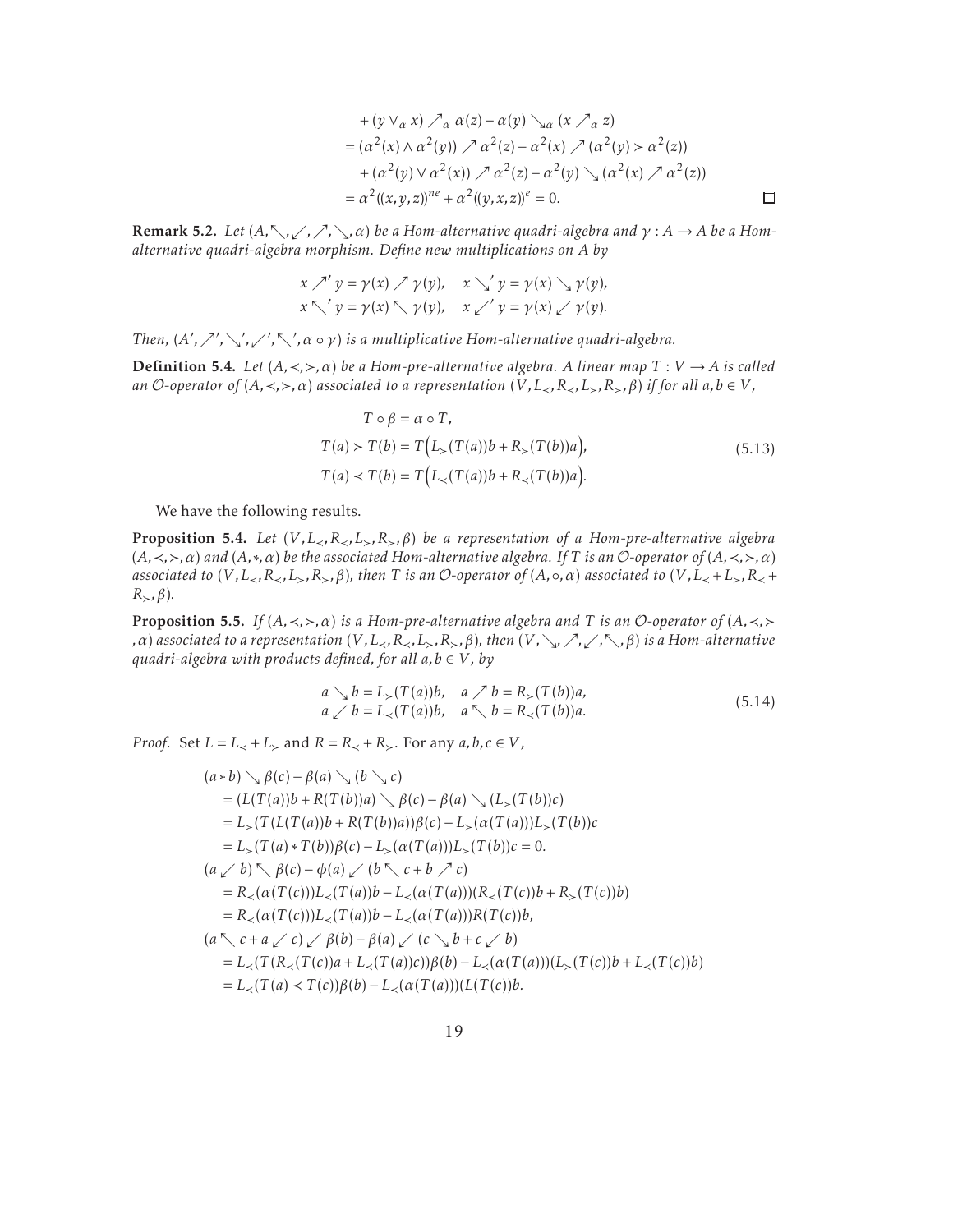This means that

$$
((a,b,c))_{\beta}^{w} + ((a,c,b))_{\beta}^{sw} = R_{\prec}(\alpha(T(c)))L_{\prec}(T(a))b - L_{\prec}(\alpha(T(a)))R(T(c))b
$$
  
+  $L_{\prec}(T(a) < T(c))\beta(b) - L_{\prec}(\alpha(T(a)))L(T(c))b = 0,$ 

since  $(V, L_{\prec}, R_{\prec}, L_{\succ}, R_{\succ}, \beta)$  is a representation of  $(A, \prec, \succ, \alpha)$ . The rest of identities can be proved using analogous computations.  $\Box$ 

Rota-Baxter operators  $\mathcal{R}: A \to A$  are a special case of  $\mathcal{O}$ -operators on a Hom-pre-alternative algebra  $(A, \prec, \succ, \alpha)$  satisfying the following conditions, for all  $x, y \in A$ ,

$$
\mathcal{R} \circ \alpha = \alpha \circ \mathcal{R}, \tag{5.15}
$$

$$
\mathcal{R}(x) > \mathcal{R}(y) = \mathcal{R}(x > \mathcal{R}(y) + \mathcal{R}(x) > y),\tag{5.16}
$$

$$
\mathcal{R}(x) < \mathcal{R}(y) = \mathcal{R}(x < \mathcal{R}(y) + \mathcal{R}(x) < y). \tag{5.17}
$$

Analogously to Proposition [5.5](#page-18-0), we have the following construction.

Corollary 5.2. *Let* (*A,*≺*,*≻*,α*) *be a Hom-pre-alternative algebra and* R : *A* → *A be a Rota-Baxter operator of weight* 0 *for A. Then* (*A,*ր*,*ց*,*ւ*,*տ*,α*) *is a Hom-alternative quadri-algebra where the operations*  $\nearrow$ ,  $\searrow$ ,  $\swarrow$ ,  $\nwarrow$  *are given, for x,*  $y \in A$ , *by* 

$$
x \nearrow y = x > \mathcal{R}(y), \qquad x \searrow y = \mathcal{R}(x) > y, \n x \swarrow y = \mathcal{R}(x) < y, \qquad x \searrow y = x < \mathcal{R}(y).
$$

**Proposition 5.6.** Let  $(A, *, \alpha)$  be a Hom-alternative algebra and  $\mathcal{R}_1, \mathcal{R}_2$  be two commuting Rota-*Baxter operators on A such that*  $R_1 \alpha = \alpha R_1$  *and*  $R_2 \alpha = \alpha R_2$ . *Then*  $R_2$  *is a Rota-Baxter operator on the Hom-pre-alternative algebra*  $(A, \prec, \succ, \alpha)$ *. where*  $x \prec_R y = x * \mathcal{R}_1(y)$  *and*  $x \succ_R y = \mathcal{R}_1(x) * y$ *. Moreover, there exists a Hom-alternative quadri-algebra structure on the underlying vector space* (*A,*∗*,α*)*, with operations defined by*

$$
x \searrow y = \mathcal{R}_2(x) > y = \mathcal{R}_1(\mathcal{R}_2(x)) \cdot y,
$$
\n
$$
x \nearrow y = x > \mathcal{R}_2(y) = \mathcal{R}_1(x) \cdot \mathcal{R}_2(y),
$$
\n
$$
x \swarrow y = \mathcal{R}_2(x) < y = \mathcal{R}_2(x) \cdot \mathcal{R}_1(y),
$$
\n
$$
x \searrow y = x < \mathcal{R}_2(y) = x \cdot \mathcal{R}_1(\mathcal{R}_2(y)).
$$

*Proof.* For all  $x, y \in A$ ,

$$
\mathcal{R}_2(x) > \mathcal{R}_2(y) = \mathcal{R}_1(\mathcal{R}_2(x)) * \mathcal{R}_2(y) = \mathcal{R}_2(\mathcal{R}_1(x)) * \mathcal{R}_2(y) \n= \mathcal{R}_2(\mathcal{R}_1(x) * \mathcal{R}_2(y) + \mathcal{R}_2(\mathcal{R}_1(x)) * y) = \mathcal{R}_2(\mathcal{R}_1(x) * \mathcal{R}_2(y) + \mathcal{R}_1(\mathcal{R}_2(x)) * y) \n= \mathcal{R}_2(x > \mathcal{R}_2(y) + \mathcal{R}_2(x) > y), \n\mathcal{R}_2(x) < \mathcal{R}_2(y) = \mathcal{R}_2(x) * \mathcal{R}_1(\mathcal{R}_2(y)) = \mathcal{R}_2(x) * \mathcal{R}_2(\mathcal{R}_1(y)) \n= \mathcal{R}_2(x * \mathcal{R}_2(\mathcal{R}_1(y)) + \mathcal{R}_2(x) * \mathcal{R}_1(y)) = \mathcal{R}_2(x * \mathcal{R}_1(\mathcal{R}_2(y)) + \mathcal{R}_2(x) * \mathcal{R}_1(y)) \n= \mathcal{R}_2(x < \mathcal{R}_2(y) + \mathcal{R}_2(x) < y).
$$

On the other hand, we use the construction in Corollary 5.2 with the Rota-Baxter operator  $\mathcal{R}_2$  of weight 0 and the Hom-pre-alternative algebra  $(A, \leq, \geq, \alpha)$ . of weight 0 and the Hom-pre-alternative algebra (*A,*≺*,*≻*,α*) .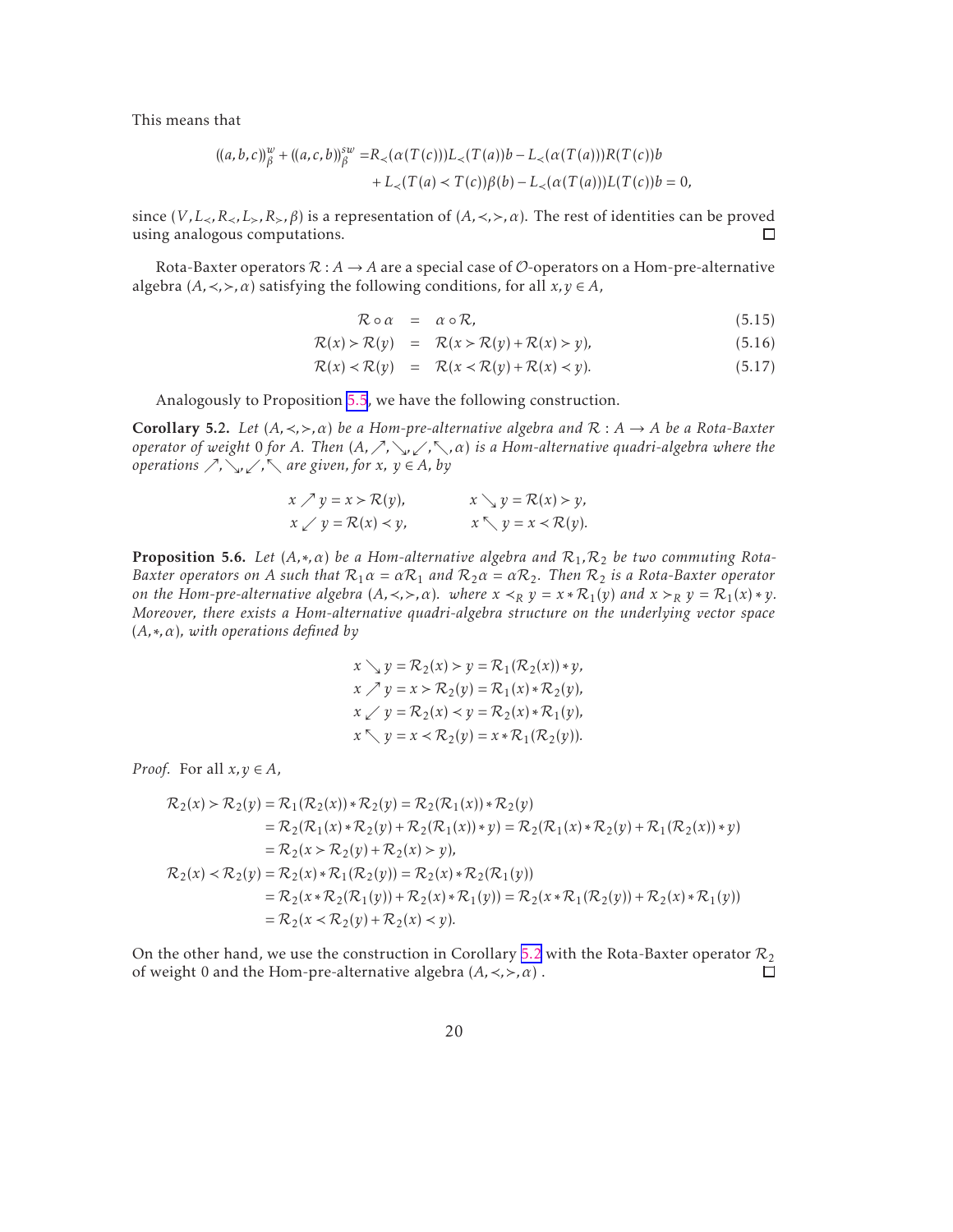**Theorem [5.1](#page-16-0).** *Assume hypothesis of Corollary 5.1 and let*  $(V, L_{\prec}, R_{\prec}, L_{\succ}, R_{\succ}, \beta)$  *be a representation and T be an O*-operator of  $(A, \prec, >, \alpha)$  associated to  $(V, L_{\prec}, R_{\prec}, L_{>}, R_{>}, \beta)$ . Then  $(V, L_{\succ} - R_{\prec}, R_{\succ} - R_{\prec})$ *L*≺*,β*) *is a representation of the Hom-pre-Malcev algebra* (*A,*·*,α*)*, and T is an* O*-operator of* (*A,*·*,α*) *with respect to*  $(V, L_>-R_*R_>-L_ *\beta)**$ *. Moreover, if*  $(V, \blacktriangleright, \blacktriangleleft, \beta)$  *is the Hom-M-dendriform algebra associated to the Hom-pre-Malcev algebra* (*A*,⋅*,α*) *on the representation* (*V*, *L*<sub>></sub> − *R*<sub><</sub>*, R*<sub>></sub> − *L*<sub><</sub>*, β*)*, then* 

 $a \triangleright b = a \nearrow b - b \swarrow a$ ,  $a \blacktriangleleft b = a \searrow b - b \nwarrow a$ .

*Proof.* By Proposition [5.1,](#page-16-0) *A*∝*V* is a Hom-pre-alternative algebra. Consider its associated Hompre-Malcev algebra  $(A \oplus V, \bullet, \alpha + \beta)$ ,

$$
(x + a) \bullet (y + b) = (x + a) \gg (y + b) - (y + b) \ll (x + a)
$$
  
= x > y + L<sub>></sub>(x)b + R<sub>></sub>(y)a - y < x - L(y)a - R(x)b  
= x · y + (L<sub>></sub> - R)(x)b + (R<sub>></sub> - L)(y)a.

By Proposition [3.1](#page-5-0), (*V*, *L*<sub>≻</sub>−*R*<sub>≺</sub>, *R*<sub>≻</sub>−*L*<sub>≺</sub>, *β*) is a representation of Hom-pre-Malcev algebra (*A*, ·, *α*). Also, *T* is *O*-operator of  $(A, \cdot, \alpha)$  with respect to  $(V, L_{\succ} - R_{\prec}, R_{\succ} - L_{\prec}, \beta)$ :

$$
T(a) \cdot T(b) = T(a) > T(b) - T(b) < T(a)
$$
  
= 
$$
T(L_>(T(a))b + R_>(T(b))a) - T(L_<(T(b))a + R_<(T(a))b)
$$
  
= 
$$
T((L_> - R_<)(T(a))b + (R_> - L_<)(T(b))a).
$$

Moreover, by([4.12\)](#page-12-0) and [\(5.13\)](#page-18-0),

$$
a \triangleright b = (R_{>} - L_{<}) (T(b))a = R_{>} (T(b))a - L_{<}(T(b))a = a \nearrow b - b \swarrow a,
$$
  
\n
$$
a \blacktriangleleft b = (L_{>} - R_{<}) (T(a))b = L_{>}(T(a))b - R_{<}(T(a))b = a \searrow b - b \searrow a.
$$

Corollary 5.3. *Assume hypothesis of Corollary [5.1](#page-16-0). Let* R *be a Rota-Baxter operator of* (*A,*≺*,*≻*,α*) *and*  $(A, \triangleright, \triangleleft, \alpha)$  *be the Hom-M-dendriform algebra associated to the Hom-pre-Malcev algebra*  $(A, \cdot, \alpha)$ *given in Corollary [4.2](#page-13-0). Then, the operations*

$$
x \triangleright y = x \nearrow y - y \swarrow x, \qquad x \blacktriangleleft y = x \searrow y - y \nwarrow x.
$$

*define a Hom-M-dendriform structure in A with respect the twisting map α.*

Summarizing the above study in this section, we have the following commutative diagram:

Hom-alt quadri-alg (*A,*տ*,*ւ*,*ր*,*ց*,α*) / ≻=ր + ց <sup>≺</sup>=<sup>տ</sup> <sup>+</sup> <sup>ւ</sup> ◮=ր − ւ ◭=ց − տ Hom-M-dendri alg (*A,*◮*,*◭*,α*) · =◮ + ◭ Hom-pre-alt alg (*A,*≺*,*≻*,α*) / R-B OO *⋆* =≺ + ≻ · <sup>=</sup>≺ − ≻ Hom-pre-Malcev alg (*A,*·*,α*) R-B OO Commutator Hom-alt alg (*A,*∗*,α*) R-B OO Commutator Hom-Malcev alg (*A,*[−*,*−]*,α*) R-B OO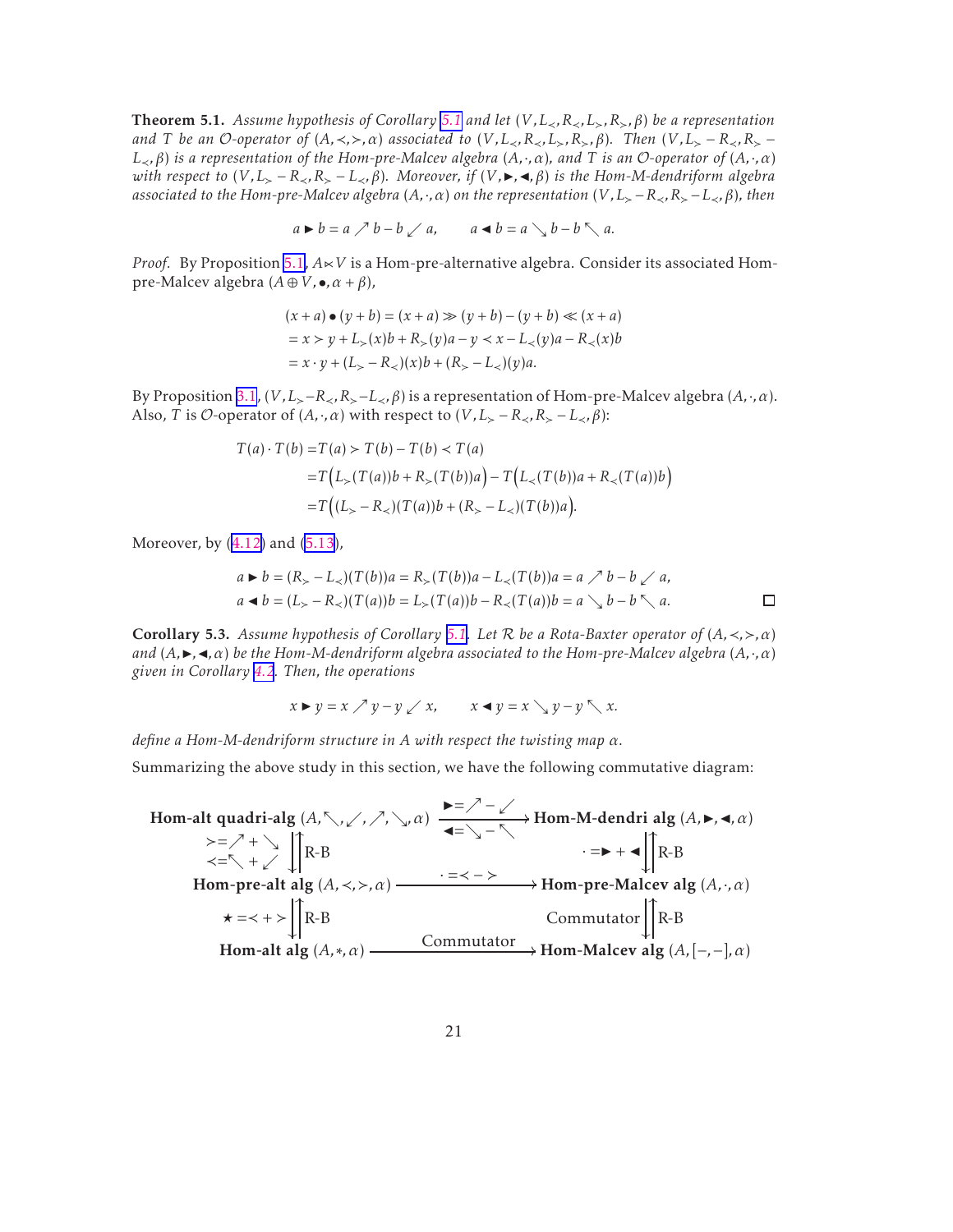### <span id="page-21-0"></span>References

- [1] Aguiar, M: Pre-Poisson algebras, Lett. Math. Phys. 54, 263-277 (2000) [2](#page-1-0)
- [2] Aguiar, M.: Infinitesimal bialgebras, pre-Lie and dendriform algebras, In: Hopf Algebras, Lecture Notes in Pure and Applied Mathematics, Vol. 237, Marcel Dekker, (2004), pp. 1-33. [2](#page-1-0)
- [3] Aguiar, M., Loday, J.-L.: Quadri-algebras, J. Pure Applied Algebra, 191, 205-221 (2004) [2](#page-1-0)
- [4] Ammar, F., Ejbehi, Z., Makhlouf, A.: Cohomology and deformations of Hom-algebras, J. Lie Theory, 21(4), 813-836 (2011) [2](#page-1-0)
- [5] Atkinson, F. V.: Some aspects of Baxters functional equation, J. Math. Anal. Appl. 7, 1-30 (1963) [2](#page-1-0)
- [6] Bai, C. M.: A unified algebraic approach to classical Yang-Baxter equation, J. Phys. A: Math. Theor. 40(36), 11073-11082 (2007) [8](#page-7-0)
- [7] Baxter, G.: An analytic problem whose solution follows from a simple algebraic identity. Pacific J. Math. 10, 731-742 (1960) [2](#page-1-0)
- [8] Benayadi, S., Makhlouf, A.: Hom-Lie algebras with symmetric invariant nondegenerate bilinear forms, J. Geom. Phys. 76, 38-60 (2014) [2](#page-1-0)
- [9] Cai, L., Sheng, Y.: Purely Hom-Lie bialgebras. Sci. China Math. 61(9), 1553-1566 (2018) [8](#page-7-0)
- [10] Cartier, P.: On the structure of free Baxter algebras, Adv. Math. 9, 253-265 (1972) [2](#page-1-0)
- [11] Chen, Y., Wang Z., Zhang, L.: Quasitriangular Hom-Lie bialgebras, J. Lie Theory 22, 1075-1089 (2012) [2](#page-1-0)
- [12] Chen, Y., Zhang, L.: Hom-O-operators and Hom-Yang-Baxter equations, Adv. Math. Phys. Art.ID 823756, 11 pp (2015) [2](#page-1-0)
- [13] Chen, Y., Zheng, H., Zhang, L.: Double Hom-Associative Algebra and Double Hom–Lie Bialgebra, Adv. Appl. Clifford Algebras 30, 8 (2020) [2](#page-1-0)
- [14] Chtioui, T., Mabrouk, S., Makhlouf, A.: BiHom-alternative, BiHom-Malcev and BiHom-Jordan algebras, Rocky Mountain J. Math. 50(1), 69-90 (2020) [3](#page-2-0)
- [15] Chtioui, T., Mabrouk, S., Makhlouf, A.: BiHom-pre-alternative algebras and BiHomalternative quadri-algebras, Bull. Math. Soc. Sci. Math. Roumanie. 63 (111)(1), 3-21 (2020) [3](#page-2-0), [16](#page-15-0)
- [16] Ebrahimi-Fard, K.: Loday-type algebras and the Rota-Baxter relation, Lett. Math. Phys. 61, 139-147 (2002) [2](#page-1-0)
- [17] Ebrahimi-Fard, K., Guo, L.: On products and duality of binary, quadratic, regular operads, J. Pure Appl. Algebra, 200(3), 293–317 (2005) [2](#page-1-0)
- [18] Ebrahimi-Fard, K., Guo, L.: Rota-Baxter algebras and dendriform algebras. J. Pure Appl. Algebra, 212(2), 320-339 (2008) [2](#page-1-0)
- [19] Ebrahimi-Fard, K., Guo, L., Kreimer, D.: Integrable renormalization II: the general case, Ann. Henri Poincaré, 6, 369-395 (2005) [2](#page-1-0)
- [20] Guo, L., Keigher, W.: Baxter algebras and shuffle products, Adv. Math. 150 117-149 (2000) [2](#page-1-0)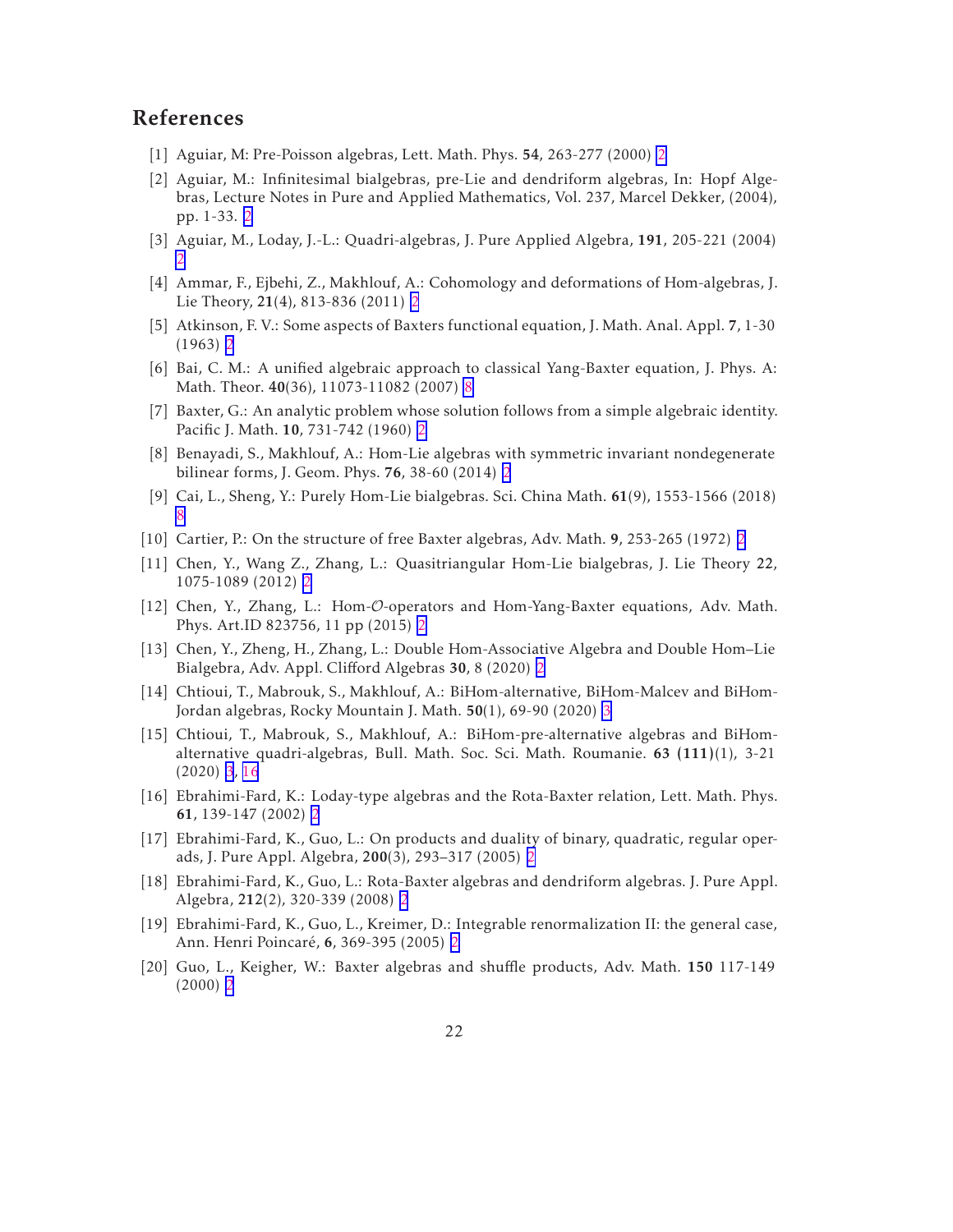- <span id="page-22-0"></span>[21] Guo, L.: What is a Rota-Baxter algebra, Notices. Amer. Math. Soc. 56 1436-1437 (2009) [2](#page-1-0)
- [22] Guo, L., Zhang, B.: Renormalization of multiple zeta values, J. Algebra, 319, 3770-3809 (2008) [2](#page-1-0)
- [23] Harrathi, F., Mabrouk, S., Ncib, O., Silvestrov, S.: Kupershmidt operators on Hom-Malcev algebras and their deformation, arXiv:2205.03762v1 [math.RA], 31 pp (2022) [3,](#page-2-0) [4](#page-3-0), [6,](#page-5-0) [15,](#page-14-0) [17](#page-16-0)
- [24] Gürsey, F., Tze, C.-H.: On the role of division, Jordan and related algebras in particle physics, World Scientific, (1996) [2](#page-1-0)
- [25] Hartwig, J. T., Larsson, D., Silvestrov, S. D.: Deformations of Lie algebras using *σ*derivations, J. Algebra, 295, 314-361 (2006) (Preprint in Mathematical Sciences 2003:32, LUTFMA-5036-2003, Centre for Mathematical Sciences, Department of Mathematics, Lund Institute of Technology, 52 pp. (2003)) [2](#page-1-0)
- [26] Kerdman, F. S.: Analytic Moufang loops in the large, Alg. Logic 18, 325-347 (1980) [2](#page-1-0)
- [27] Kupershmidt, B. A.: What a Classical *r*-Matrix Really Is, J. Nonlin. Math. Phys., 6(4), 448-488 (1999) [8](#page-7-0)
- [28] Kuzmin, E. N.: Malcev algebras and their representations, Alg. Logic, 7, 233-244 (1968) [2,](#page-1-0) [3](#page-2-0)
- [29] Kuzmin, E. N.: The connection between Malcev algebras and analytic Moufang loops, Alg. Logic, 10, 1-14 (1971) [2](#page-1-0)
- [30] Larsson, D., Silvestrov, S. D.: Quasi-Hom-Lie algebras, central extensions and 2-cocyclelike identities, J. Algebra, 288, 321-344 (2005) (Preprints in Mathematical Sciences 2004:3, LUTFMA-5038-2004, Centre for Mathematical Sciences, Department of Mathematics, Lund Institute of Technology, Lund University (2004)) [2](#page-1-0)
- [31] Loday, J-L.: Dialgebras, In: Loday, J.-L., Frabetti, A., Chapoton, F., Goichot, F. (Eds), Dialgebras and Related Operads, Lecture Notes in Math. 1763, Springer, Berlin, 7-66 (2001). (Prépublication de l'Inst de Recherche Math. Avancée (Strasbourg), 14, 61 pp (1999)) [2](#page-1-0)
- [32] Loday, J.-L., Ronco, M.: Trialgebras and families of polytopes. Contemp. Math. 346, 369- 398 (2004) [2](#page-1-0)
- [33] Ma, T., Zheng, H.: (*m,n*)-Hom-Lie algebras, Publ. Math. Debrecen, 92, 59-78 (2018) [2](#page-1-0)
- [34] Madariaga, S.: Splitting of operations for alternative and Malcev structures, Communications in Algebra, 45(1), 183-197 (2014) [3](#page-2-0)
- [35] Makhlouf, A.: Hom-dendriform algebras and Rota-Baxter Hom-algebras, In: Bai, C., Guo, L., Loday, J.-L. (eds.), Nankai Ser. Pure Appl. Math. Theoret. Phys., 9, World Sci. Publ. 147-171 (2012) [3](#page-2-0)
- [36] Makhlouf, A., Silvestrov, S. D.: Hom-algebra structures. J. Gen. Lie Theory Appl. 2(2), 51–64 (2008) (Preprints in Mathematical Sciences 2006:10, LUTFMA-5074-2006, Centre for Mathematical Sciences, Department of Mathematics, Lund Institute of Technology, Lund University (2006)) [2](#page-1-0)
- [37] Makhlouf, A., Silvestrov, S.: Notes on 1-parameter formal deformations of Homassociative and Hom-Lie algebras, Forum Math. 22(4), 715-739 (2010) (Preprints